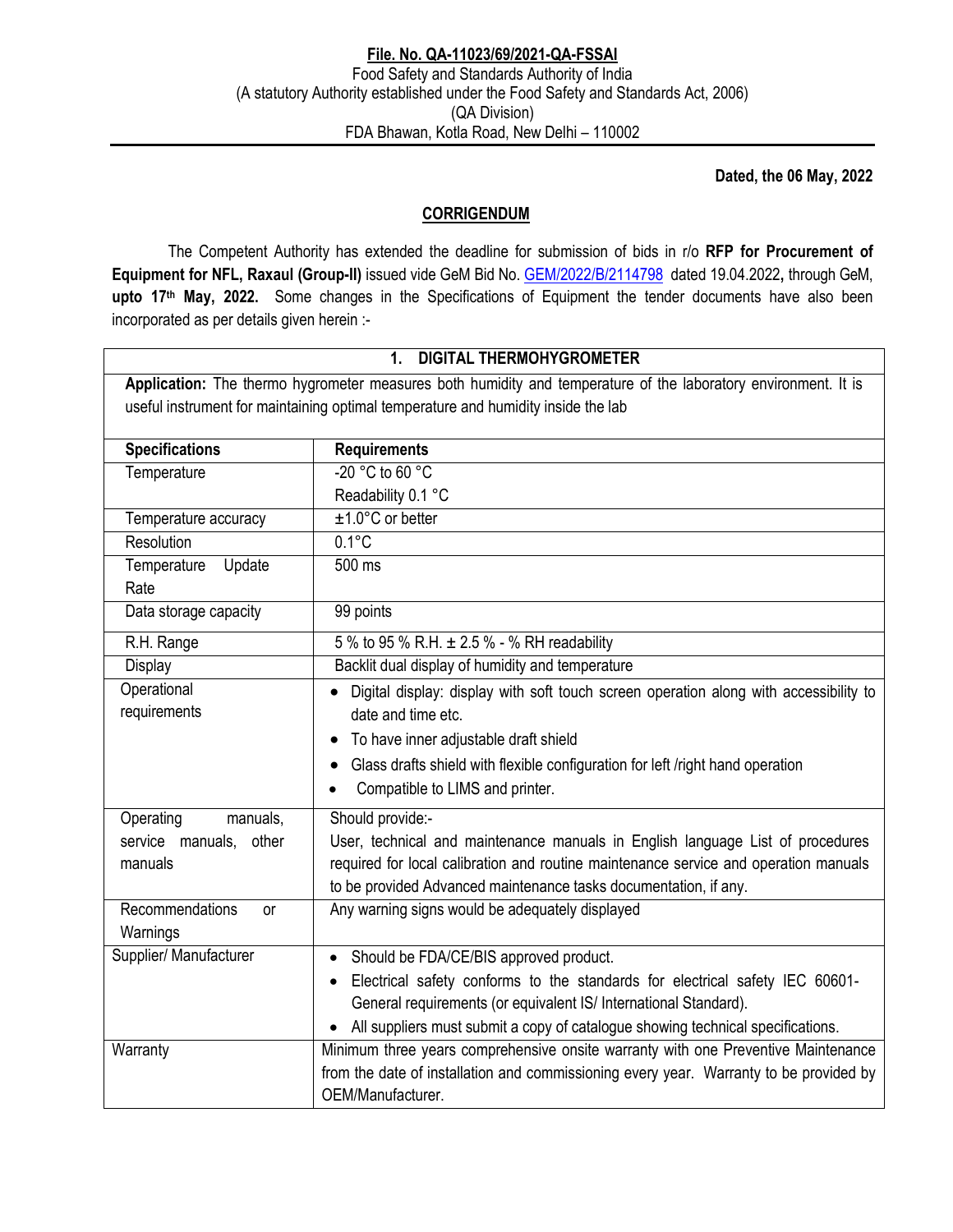## **2. WATER PURIFICATION SYSTEM**

**Application:** Ultrapure water purification system is required for purification of water and making it free of contaminants that interfere with microbiological analysis. An ultrapure water system is equipped with ultra-filters to remove endotoxins, DNase and RNase left over from bacteria destroyed by UV, resulting in extremely low total organic carbon (TOC) and having a resistance of up to 18.2 M $\Omega$ /cm.

| <b>Specifications</b> | <b>Requirements</b>                                                                               |
|-----------------------|---------------------------------------------------------------------------------------------------|
| General               | Compact, Wall mountable/benchtop system for microbiology / molecular biology/LC-                  |
|                       | MS/MS grade water applications.                                                                   |
|                       | Should deliver ultra-pure product water by point of use dispenser with flexible dispenser,        |
|                       | volumetric dispensing and auto shut off facility.                                                 |
|                       |                                                                                                   |
| Quality of water      | Should deliver Type I/Ultra- pure as per International specifications as follows:                 |
|                       | Electrical Resistivity Min. 18.2 M $\Omega$ /cm @ 25°C                                            |
|                       | Conductivity 0.055 µS/cm compensated to 25°C                                                      |
|                       | TOC level (system with UV lamp) <5ppb                                                             |
|                       | Flow rate $> 1$ lit / min                                                                         |
|                       | Bacteria <1 CFU/100 ml                                                                            |
|                       | Particulates(size>0.22µm) <1/mL                                                                   |
|                       | Sodium (ppb)<1                                                                                    |
|                       | Chloride (ppb) < 1                                                                                |
|                       | Total Silica (ppb) < 3                                                                            |
|                       | Pyrogens < 0.001 Eu/ml                                                                            |
|                       | RNases free, <1pg/ml                                                                              |
|                       | DNases free, <5 pg/ml                                                                             |
| Storage               | System should come with an inbuilt storage system of 5-8 L to store consistently high-            |
|                       | quality pure water for prolonged period and prevent Contamination by ambient air.                 |
|                       |                                                                                                   |
| Feed water            | Should have separate feed water (Potable tap water) specific purification cartridge and           |
|                       | application specific polishing                                                                    |
|                       | cartridge                                                                                         |
| Control display       | Should have calibrated meters for continuous monitoring and display of water quality<br>$\bullet$ |
|                       | parameters: Product water resistivity / conductivity both compensated and non-                    |
|                       | compensated mode, product water temperature,                                                      |
|                       | Alarms for product water resistivity greater or below set point                                   |
|                       | have<br>display<br>for maintenance:<br>sanitization/exchange<br>purification<br>Should            |
|                       | cartridges/activation of fast flush/ depressurization / air purge etc.                            |
|                       |                                                                                                   |
| Accessories           | <b>Multifunction Stand</b>                                                                        |
|                       | Dispenser gun                                                                                     |
|                       | Feed water pressure regulator                                                                     |
| Consumable            | Must Quote separately for consumables (cartridges, filters etc.) for one year for trouble         |
|                       | free working.                                                                                     |
| Validation            | For validation vendor should having its own capability with their own company trained             |
|                       |                                                                                                   |
|                       | service engineer to perform validation. No third part validation will be entertained. One         |
|                       | validation at the time of installation should be done by company personnel.                       |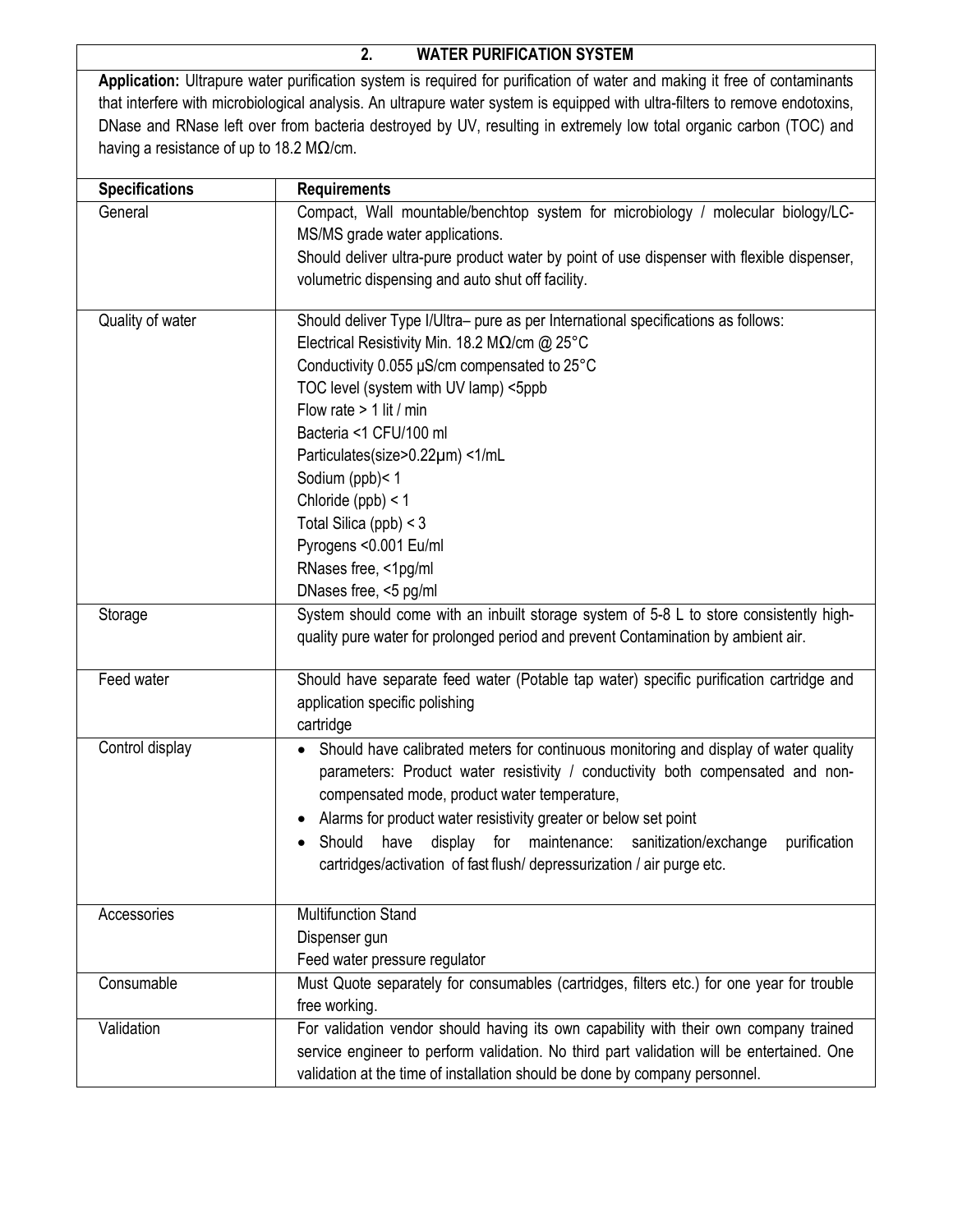| Operating<br>manuals,<br>service manuals, other<br>manuals | Should provide:-<br>User, technical and maintenance manuals in English language List of procedures required<br>for local calibration and routine maintenance service and operation manuals to be provided<br>Advanced maintenance tasks documentation, if any.                            |
|------------------------------------------------------------|-------------------------------------------------------------------------------------------------------------------------------------------------------------------------------------------------------------------------------------------------------------------------------------------|
| Supplier/ Manufacturer                                     | Should be FDA/CE/BIS approved product.<br>Electrical safety conforms to the standards for electrical safety IEC 60601- General<br>$\bullet$<br>requirements (or equivalent IS/ International Standard)<br>All suppliers must submit a copy of catalogue showing technical specifications. |
| Warranty                                                   | Minimum three years comprehensive onsite warranty with one Preventive Maintenance from<br>the date of installation and commissioning every year on equipment including all<br>consumables. Warranty to be provided by OEM/Manufacturer.                                                   |
| IQ/PQ/OQ                                                   | On site IQ, OQ of instrument along with document to be provided & supplier to assist till<br>satisfactory PQ of instrument                                                                                                                                                                |

| <b>FLASH POINT APPARATUS (PENSKY-MARTENS)</b><br>3. |                                                                                                                     |
|-----------------------------------------------------|---------------------------------------------------------------------------------------------------------------------|
|                                                     | Application: Used to measure flash point of oils and fats by using Pensky-Martens Closed Cup method for determining |
| the quality of oils and fats and contamination.     |                                                                                                                     |
| <b>Specification</b>                                | Requirement                                                                                                         |
| Design Ignition                                     | Must designed in strict accordance with the test method ASTM D93, Method A                                          |
|                                                     | and B. Automatic movement of head for closing and opening of the cup                                                |
|                                                     | Microprocessor controlled unit with digital easy to read display of the results                                     |
|                                                     |                                                                                                                     |
|                                                     |                                                                                                                     |
| Ignition                                            | Electric ignition and should also provide an automatic reignition facility                                          |
|                                                     | Electric Ignitor should be encapsulated                                                                             |
|                                                     |                                                                                                                     |
| <b>Detection</b>                                    | Thermal detection (with metal sample temperature probe) of the flash to                                             |
|                                                     | eliminate interference from water or silicone containing compound.                                                  |
| Cooling                                             | Facility for built-in cooling connection                                                                            |
|                                                     |                                                                                                                     |
| <b>Measuring Range</b>                              | Flash point Ambient to 350 °C or more                                                                               |
|                                                     | Heat rate: 0.5 °C to 12 °C/min.                                                                                     |
| <b>Heating System</b>                               | Heating should be microprocessor controlled at the specified rate; the ignitor is                                   |
|                                                     | activated and dipped at precisely the correct temperature and frequency                                             |
| <b>Temperature Measurement</b>                      | Rugged metal and intelligent Pt 100 probe with built-in                                                             |
|                                                     | calibration, min 5 calibration points                                                                               |
|                                                     | Resistance check box for temperature calibration with calibration certificate                                       |
| Temperature calibration                             | from ISO 17025/NABL accredited                                                                                      |
|                                                     | Laboratory                                                                                                          |
|                                                     |                                                                                                                     |
| Sample Stirrer                                      | Automatic stirrer: test method or user-defined from 0 rpm to                                                        |
|                                                     | 250 rpm or more                                                                                                     |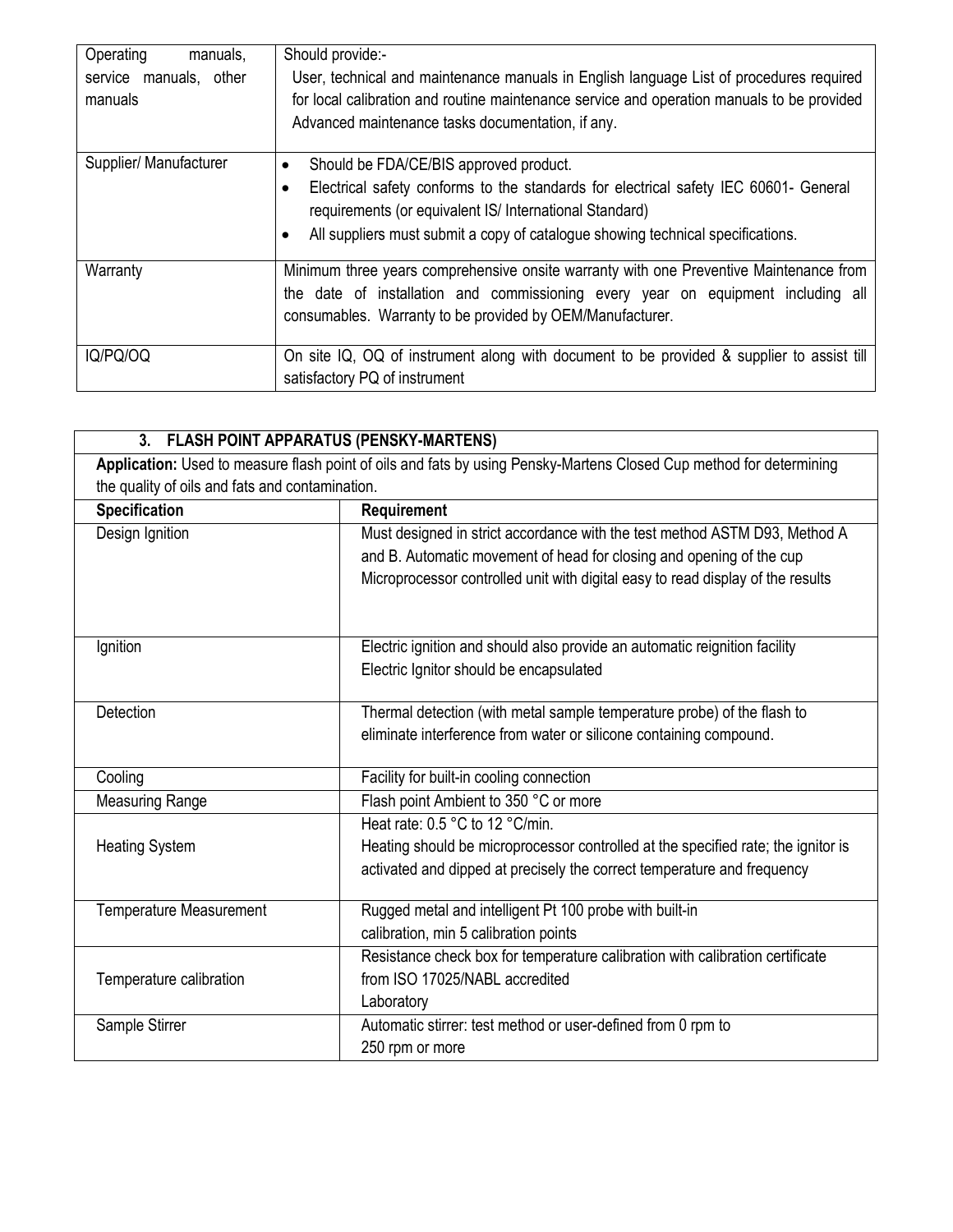| <b>Barometric Pressure Sensor</b>                             | Built-in sensor for automatic correction of flash point for standard barometric<br>pressure vis-à-vis with final result.<br>Pressure units: Pa, kPa, bar, mbar, psi, mm Hg (Torr) etc.                                                                                                                                 |
|---------------------------------------------------------------|------------------------------------------------------------------------------------------------------------------------------------------------------------------------------------------------------------------------------------------------------------------------------------------------------------------------|
| User Interface                                                | Touchscreen, alphanumeric data input, bar code reader, HDMI                                                                                                                                                                                                                                                            |
| <b>UPS</b>                                                    | UPS/Stabilizer as required for functioning of the equipment                                                                                                                                                                                                                                                            |
| Safety device                                                 | Safety device for fire protection with alarm                                                                                                                                                                                                                                                                           |
| Power Supply                                                  | AC 100 V to 240 V, 50/60 Hz                                                                                                                                                                                                                                                                                            |
| Number of LED indicators available<br>to indicate Power input |                                                                                                                                                                                                                                                                                                                        |
| DC Voltmeter Range                                            | 0-30 Volt                                                                                                                                                                                                                                                                                                              |
| DC ammeter Range                                              | 0-50 in milli Ampere                                                                                                                                                                                                                                                                                                   |
| Accessories                                                   | Brass Test Cup with Handle, Thermometer Holder, Cover Assembly                                                                                                                                                                                                                                                         |
| Operating<br>manuals,<br>service<br>manuals, other manuals    | Should provide:-<br>User, technical and maintenance manuals in English language List of procedures<br>required for local calibration and routine maintenance service and operation<br>manuals to be provided Advanced maintenance tasks documentation, if any.                                                         |
| Supplier/ Manufacturer                                        | Should be FDA/CE/BIS approved product.<br>$\bullet$<br>Electrical safety conforms to the standards for electrical safety IEC 60601-<br>$\bullet$<br>General requirements (or equivalent IS/ International Standard)<br>All suppliers must submit a copy of catalogue showing technical<br>$\bullet$<br>specifications. |
| Warranty                                                      | Minimum three years comprehensive onsite warranty with one Preventive<br>Maintenance from the date of installation and commissioning every year. Warranty<br>to be provided by OEM/Manufacturer.                                                                                                                       |
| IQ/PQ/OQ                                                      | On site IQ, OQ of instrument along with document to be provided & supplier to<br>assist till satisfactory PQ of instrument                                                                                                                                                                                             |

|                                     | <b>FUME HOOD</b><br>4.                                                                                              |
|-------------------------------------|---------------------------------------------------------------------------------------------------------------------|
|                                     | (Heavy Duty High Suction)                                                                                           |
|                                     | Application: It is safety equipment used in all chemical laboratories to limit human exposure to hazardous or toxic |
|                                     | fumes, vapours or dusts. Fume Hoods with floor mounted systems are designed to meet the challenges when working     |
|                                     | with chemicals, chemical fumes and other flammable materials etc. with a high degree of efficiency.                 |
|                                     |                                                                                                                     |
| <b>Specification</b>                | Requirement                                                                                                         |
| Coupling                            | Direct                                                                                                              |
| Balancing                           | Dynamically                                                                                                         |
| <b>Overall Dimensions / Working</b> | The system should have following Overall Dimensions:                                                                |
| <b>Size</b>                         | Overall Length of Fume Hood: 1500 -1550 mm                                                                          |
|                                     | Overall Width of Fume Hood: 750 - 1500 mm                                                                           |
|                                     | Overall Height of Fume Hood: 1500 - 2500 mm<br>٠                                                                    |
|                                     | Length of Base Cabinet: 1000 - 1500 mm                                                                              |
|                                     | Height of Base Cabinet: 700 - 800 mm                                                                                |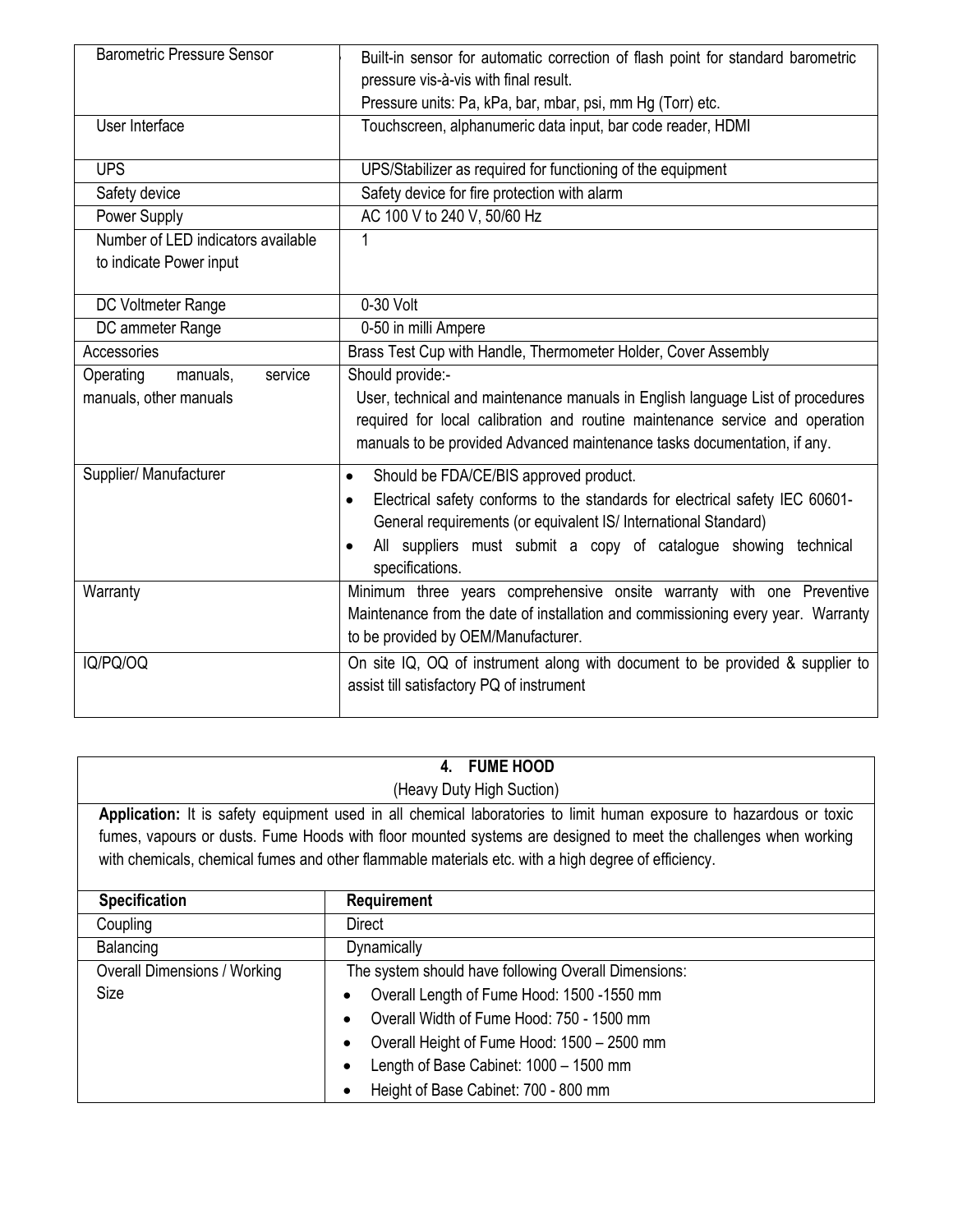| <b>Body Features</b>              | Double Wall Construction<br>$\bullet$                                                       |
|-----------------------------------|---------------------------------------------------------------------------------------------|
|                                   | Body thickness: 10 mm (Min.)                                                                |
|                                   | Completely made from GI sheet with Highly corrosion resistant epoxy powder<br>$\bullet$     |
|                                   | coating                                                                                     |
|                                   | Inner Chamber - Chemical & Heat Resistance, Fire retardant, smooth<br>$\bullet$             |
|                                   | finish, easily cleanable, made out of durable PRL sheets of thickness 5 mm                  |
|                                   | (Min.)/ SS 304 of 18-20 gauge thickness.                                                    |
|                                   | Should be provided with Fume Hood installation Kit and Accessories<br>٠                     |
|                                   | Should be provided with Safety Device Trip<br>$\bullet$                                     |
|                                   |                                                                                             |
| <b>Working Table Top</b>          | Granite / M.S Powder Coated Sheet Covered with P.P Sheet/ SS 304<br>$\bullet$               |
|                                   | Thickness of granite 18 mm (Min.)                                                           |
|                                   |                                                                                             |
| Utility connections               | Should be provided with Utility Pipe lines for Nitrogen, Compressed Air, Water<br>$\bullet$ |
| Outer Covering (MoC)              | CRC, 18G, Epoxy Powder Coated                                                               |
| <b>Exhaust Duct</b>               | Chemically Resistant, PVC/PP duct pipe<br>$\bullet$                                         |
|                                   | Provided with bends, dampers, transitions and clamps up to blower<br>$\bullet$              |
|                                   | All joints should be curved in order to avoid any backtracking of fumes                     |
|                                   | and a smooth flow to exhaust fumes                                                          |
|                                   | Two exhaust ports connected to the fume hood exhaust system internally<br>$\bullet$         |
|                                   |                                                                                             |
| Sink & Tap                        | Size: 100 - 200 mm<br>$\bullet$                                                             |
|                                   | Shall made of chemically resistant material                                                 |
|                                   | No leakage shall observe from Outlet Nipple<br>$\bullet$                                    |
|                                   | Shall be provided with Single way / Three-way swan neck tap                                 |
| Baffle Arrangement:               | Removable, Chemically Resistant PVC Back Baffle to capture and remove/ slide                |
|                                   | fumes instantly at faster speed Three-point suction system (for light, normal &             |
|                                   | heavy fumes) with baffle to ensure smooth and immediate removal exhaust of                  |
|                                   | fumes.                                                                                      |
| <b>Exhaust Blower &amp; Motor</b> | Motor: Centrifugal Type, Motor<br>$\bullet$                                                 |
|                                   | Blower: 1.0 HP motor (3 phase, 50Hz, AC Supply) with phase MCB. Direct                      |
|                                   | Driven, totally enclosed fan-cooled (TEFC), Squirrel Cage Induction Motor                   |
|                                   | Chemical & heat resistance heavy-duty epoxy coated                                          |
|                                   | Min. 4 Watt                                                                                 |
|                                   |                                                                                             |
| Scaffold/ Grid                    | Should be provided to hold the chemicals and apparatus                                      |
| Door / Sash/ Shutter              | Thickness $-4$ mm (min.)<br>$\bullet$                                                       |
|                                   | Material - Toughened Glass                                                                  |
|                                   | Door vertical Folding Type with adjustable height                                           |
| Air Flow                          | Low Constant Volume Exhaust Type<br>٠                                                       |
|                                   | Approx. 100 cubic meter/ hour                                                               |
| Noise Level                       | Not more than 65 dB                                                                         |
| Face Velocity                     | 0.5 m/s or 100 feet per minute                                                              |
| Shelves in Base Storage Units/    | Number $-2$                                                                                 |
| Cabinets                          | Type - Movable (With or Without Wheels)                                                     |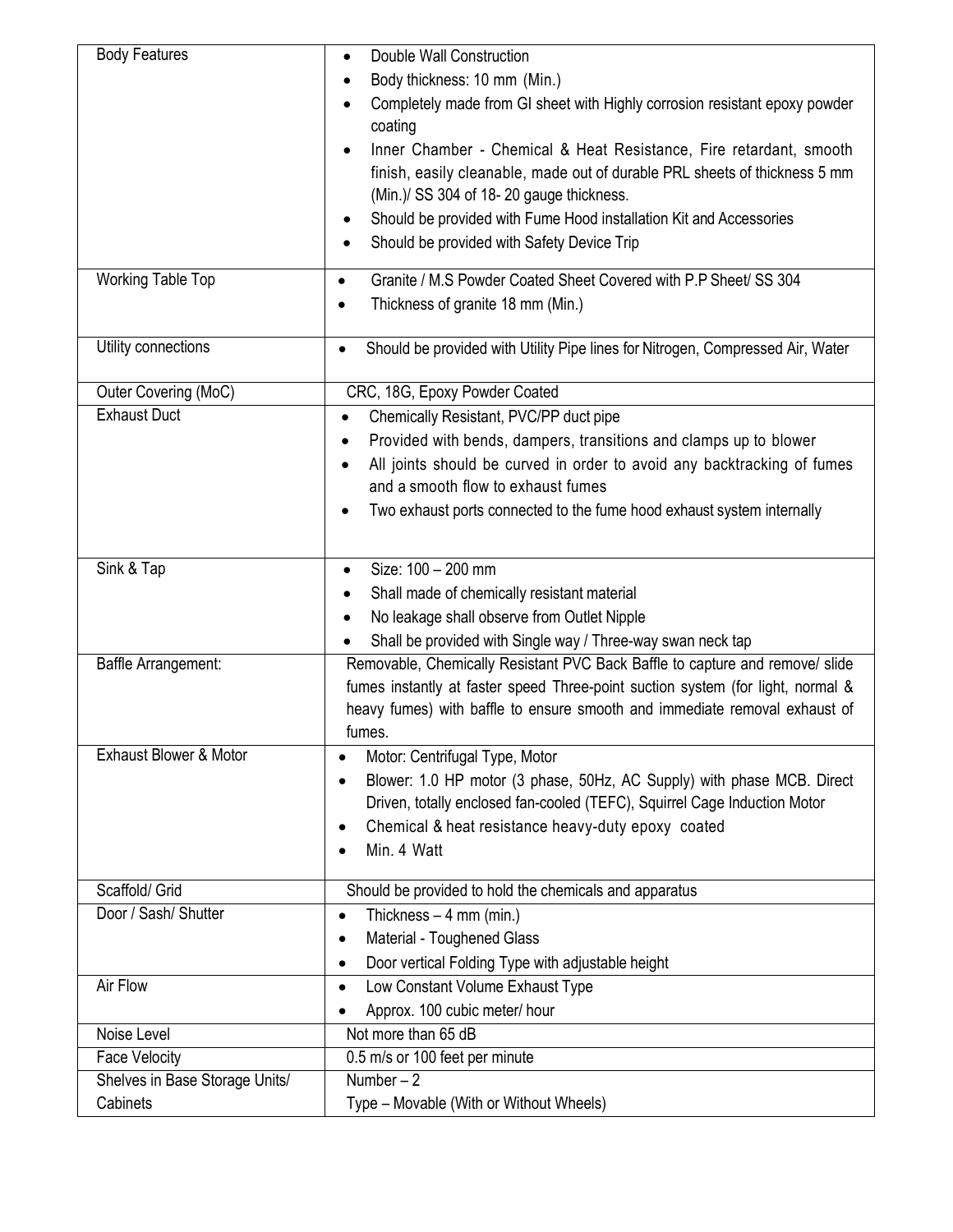| <b>Illumination</b>              | Florescent Lights - 2 nos. (Min.), 40 Watt                                                                  |
|----------------------------------|-------------------------------------------------------------------------------------------------------------|
| <b>Electrical Arrangements</b>   | Min. 2 Nos. 15/5 amps 3 pin electric socket                                                                 |
|                                  | Switch for blower; Switch for Lightings                                                                     |
| Power Requirement                | 220/230 Volts                                                                                               |
| Accessories                      | Gas / vacuum tap                                                                                            |
|                                  | Additional set of sockets                                                                                   |
|                                  | Cabinet base of the fume hood is equipped by fixed supports and internal shelf<br>for the reagents storing. |
| Operating<br>manuals,<br>service | Should provide:-                                                                                            |
| manuals, other manuals           | User, technical and maintenance manuals in English language List of procedures                              |
|                                  | required for local calibration and routine maintenance service and operation                                |
|                                  | manuals to be provided Advanced maintenance tasks documentation, if any.                                    |
| Supplier/ Manufacturer           | Should be FDA/CE/BIS approved product.<br>$\bullet$                                                         |
|                                  | Electrical safety conforms to the standards for electrical safety IEC 60601-<br>$\bullet$                   |
|                                  | General requirements (or equivalent IS/ International Standard)                                             |
|                                  | All suppliers must submit a copy of catalogue showing technical specifications.                             |
| Warranty                         | Minimum three years comprehensive onsite warranty with one Preventive                                       |
|                                  | Maintenance from the date of installation and commissioning every year. Warranty to                         |
|                                  | be provided by OEM/Manufacturer.                                                                            |
| IQ/PQ/OQ                         | On site IQ, OQ of instrument along with document to be provided & supplier to assist                        |
|                                  | till satisfactory PQ of instrument                                                                          |

| <b>CONDUCTIVITY AND TDS METER</b><br>5. |
|-----------------------------------------|
|-----------------------------------------|

**Application:** The instrument is used to measure conductivity, total dissolved solids (TDS) and temperature of the solution.

| <b>Specification</b> | Requirement                                                                     |
|----------------------|---------------------------------------------------------------------------------|
| Range                | Conductivity: 0 µS/cm - 200 mS/cm; TDS: 0 - 200 g/L or ppt;                     |
|                      | Temperature: 0 - 100 °C                                                         |
| Resolution           | Conductivity: 0.01µs/cm                                                         |
|                      | TDS: 0.01 mg/L or ppm to 0.1 $\mu$ g/L or ppt;                                  |
|                      | Temperature: 0.1 °C                                                             |
| Accuracy             | Conductivity: ±1% full-scale;                                                   |
|                      | TDS: $\pm$ 1% full-scale; Temperature: $\pm$ 0.5 °C                             |
| Calibration          | Calibration by certified reference material traceable to SI units or ISO 17034. |
| Ready Indicator      | Should inform when readings are stable                                          |
| Selectable Cell      | Yes                                                                             |
| Constant             |                                                                                 |
| Auto-Ranging         | Across 5 Conductivity and TDS ranges Up to 5-point push button                  |
|                      | Calibration                                                                     |
| Non-Volatile Memory  | Shall hold up to 100 data points                                                |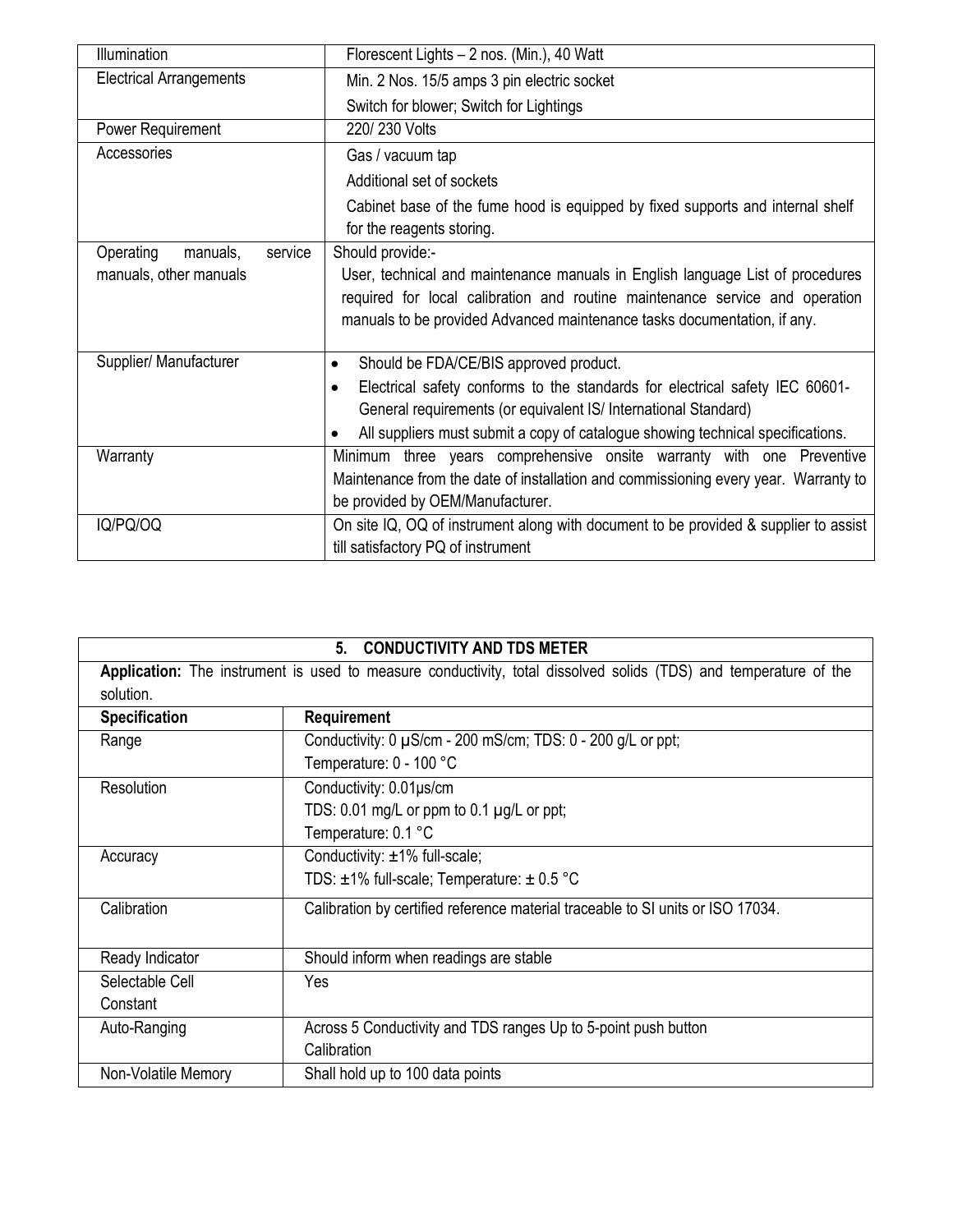| Integral Electrode             | Yes                                                                                               |
|--------------------------------|---------------------------------------------------------------------------------------------------|
| Holder                         |                                                                                                   |
| USB port                       | Yes                                                                                               |
| Display                        | LED                                                                                               |
| <b>Additional Requirements</b> | Conductivity calibration and verification standards that is traceable to certified<br>$\bullet$   |
|                                | international standard SRM NIST.                                                                  |
|                                | Calibration certificate and inspection                                                            |
| Accessories                    | Electrode holder<br>$\bullet$                                                                     |
|                                | One spare electrode                                                                               |
| Battery back-up                | Suitable rechargeable battery                                                                     |
| Operating<br>manuals,          | Should provide:-                                                                                  |
| service manuals, other         | User, technical and maintenance manuals in English language List of procedures required           |
| manuals                        | for local calibration and routine maintenance service and operation manuals to be                 |
|                                | provided Advanced maintenance tasks documentation, if any.                                        |
|                                |                                                                                                   |
| Supplier/ Manufacturer         | Should be FDA/CE/BIS approved product.<br>$\bullet$                                               |
|                                | Electrical safety conforms to the standards for electrical safety IEC 60601- General<br>$\bullet$ |
|                                | requirements (or equivalent IS/ International Standard)                                           |
|                                | All suppliers must submit a copy of catalogue showing technical specifications.<br>$\bullet$      |
| Warranty                       | Minimum three years comprehensive onsite warranty with one Preventive Maintenance from            |
|                                | the date of installation and commissioning every year. Warranty to be provided by                 |
|                                | OEM/Manufacturer.                                                                                 |
|                                |                                                                                                   |
| IQ/PQ/OQ                       | On site IQ, OQ of instrument along with document to be provided & supplier to assist till         |
|                                | satisfactory PQ of instrument                                                                     |

| <b>TURBIDITY METER</b><br>6. |                                                                                                      |  |
|------------------------------|------------------------------------------------------------------------------------------------------|--|
|                              | Application: Turbidity meter is used for the detection of turbidity of liquids and aqueous solutions |  |
| <b>Specification</b>         | Requirement                                                                                          |  |
| <b>Type</b>                  | Bench Top                                                                                            |  |
| Range                        | 0-1000 NTU                                                                                           |  |
| Principle of Operation       | Nephelometric                                                                                        |  |
| Automatic Range              | 0.01 to 19.99 NTU, 20.0 to 99.9 NTU, 100 to 1000 NTU                                                 |  |
| Selection                    |                                                                                                      |  |
| Accuracy                     | $\pm$ 2% of reading $\pm$ 1 digit for 0 – 500 NTU                                                    |  |
|                              | $\pm 3\%$ of reading $\pm 1$ digit for 501 - 1000 NTU                                                |  |
| Response Time                | Less than 6 seconds                                                                                  |  |
| Calibration                  | 4 points                                                                                             |  |
| <b>Calibration Kit</b>       | set 3 sample vials                                                                                   |  |
| Resolution                   | 0.01 NTU (0 to 19.99 NTU),                                                                           |  |
|                              | 0.1 NTU (20 to 99.9 NTU), 1 NTU (100 to 1000 NTU)                                                    |  |
| Display                      | Digital LED                                                                                          |  |
| Light Source                 | Tungsten halogen Lamp/ Infra-Red Emitting diode                                                      |  |
| Detector                     | <b>Photo Diode</b>                                                                                   |  |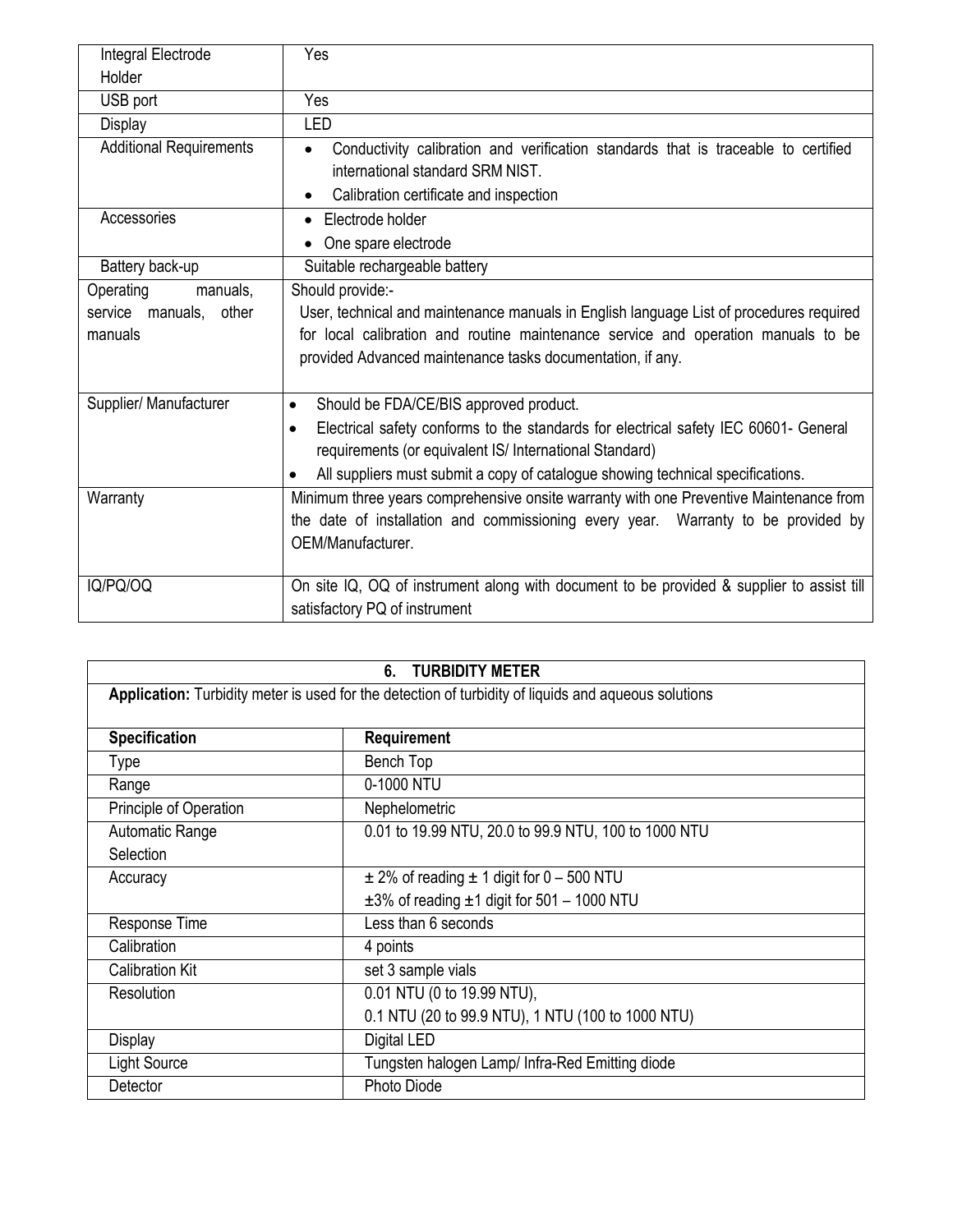| Connectivity                                               | RS232 interface                                                                                                                                                                                                                                                                                                        |
|------------------------------------------------------------|------------------------------------------------------------------------------------------------------------------------------------------------------------------------------------------------------------------------------------------------------------------------------------------------------------------------|
| <b>UPS</b>                                                 | UPS/Stabilizer as required for functioning of the equipment                                                                                                                                                                                                                                                            |
| <b>Additional Requirements</b>                             | Calibration and verification standards that is traceable to certified<br>$\bullet$                                                                                                                                                                                                                                     |
|                                                            | international standard SRM NIST.                                                                                                                                                                                                                                                                                       |
|                                                            | Calibration certificate and inspection<br>$\bullet$                                                                                                                                                                                                                                                                    |
| Accessories                                                | USB cable or RS232 cable for PC connection                                                                                                                                                                                                                                                                             |
|                                                            | Portable Turbidimeters Reusable Glass Cuvettes and stand                                                                                                                                                                                                                                                               |
| Operating<br>manuals,<br>service<br>manuals, other manuals | Should provide:-<br>User, technical and maintenance manuals in English language List of<br>procedures required for local calibration and routine maintenance service and<br>operation manuals to be provided Advanced maintenance<br>tasks<br>documentation, if any.                                                   |
| Supplier/ Manufacturer                                     | Should be FDA/CE/BIS approved product.<br>$\bullet$<br>Electrical safety conforms to the standards for electrical safety IEC 60601-<br>$\bullet$<br>General requirements (or equivalent IS/ International Standard)<br>All suppliers must submit a copy of catalogue showing technical<br>$\bullet$<br>specifications. |
| Warranty                                                   | Minimum three years comprehensive onsite warranty with one Preventive<br>Maintenance from the date of installation and commissioning every year.<br>Warranty to be provided by OEM/Manufacturer. .                                                                                                                     |
| IQ/PQ/OQ                                                   | On site IQ, OQ of instrument along with document to be provided & supplier to<br>assist till satisfactory PQ of instrument                                                                                                                                                                                             |

|                       | <b>FROST FREE REFRIGERATOR</b><br>7.                                                                                                                                                                                     |
|-----------------------|--------------------------------------------------------------------------------------------------------------------------------------------------------------------------------------------------------------------------|
|                       | Application: It is commonly used equipment at microbiology lab for the purpose of storage of items which required low<br>temperature i.e., between 4 °C to 8 °C e.g. food samples, media, chemicals, reagents, cultures. |
| <b>Specifications</b> | <b>Requirements</b>                                                                                                                                                                                                      |
| Design                | Vertical with wheels                                                                                                                                                                                                     |
|                       | Frost free, CFC free, Automatic Defrost<br>$\bullet$                                                                                                                                                                     |
|                       | - 5 Height adjustable shelves<br>$\bullet$                                                                                                                                                                               |
|                       | Internal LED Lighting<br>$\bullet$                                                                                                                                                                                       |
|                       | Single Triple-Pane Glass Door with ergonomic handle Key Lock<br>$\bullet$                                                                                                                                                |
|                       | Automatic door closing                                                                                                                                                                                                   |
|                       | Fan forced air circulation to ensure stable & uniform preservation environment.                                                                                                                                          |
|                       |                                                                                                                                                                                                                          |
| Controller            | Microprocessor Temp. Control Controller with 0.1°C resolution                                                                                                                                                            |
|                       | Controller to Display data about the unit and used to control temperature                                                                                                                                                |
|                       | Control panel should be at eye level with Digital Temperature display & Alarms                                                                                                                                           |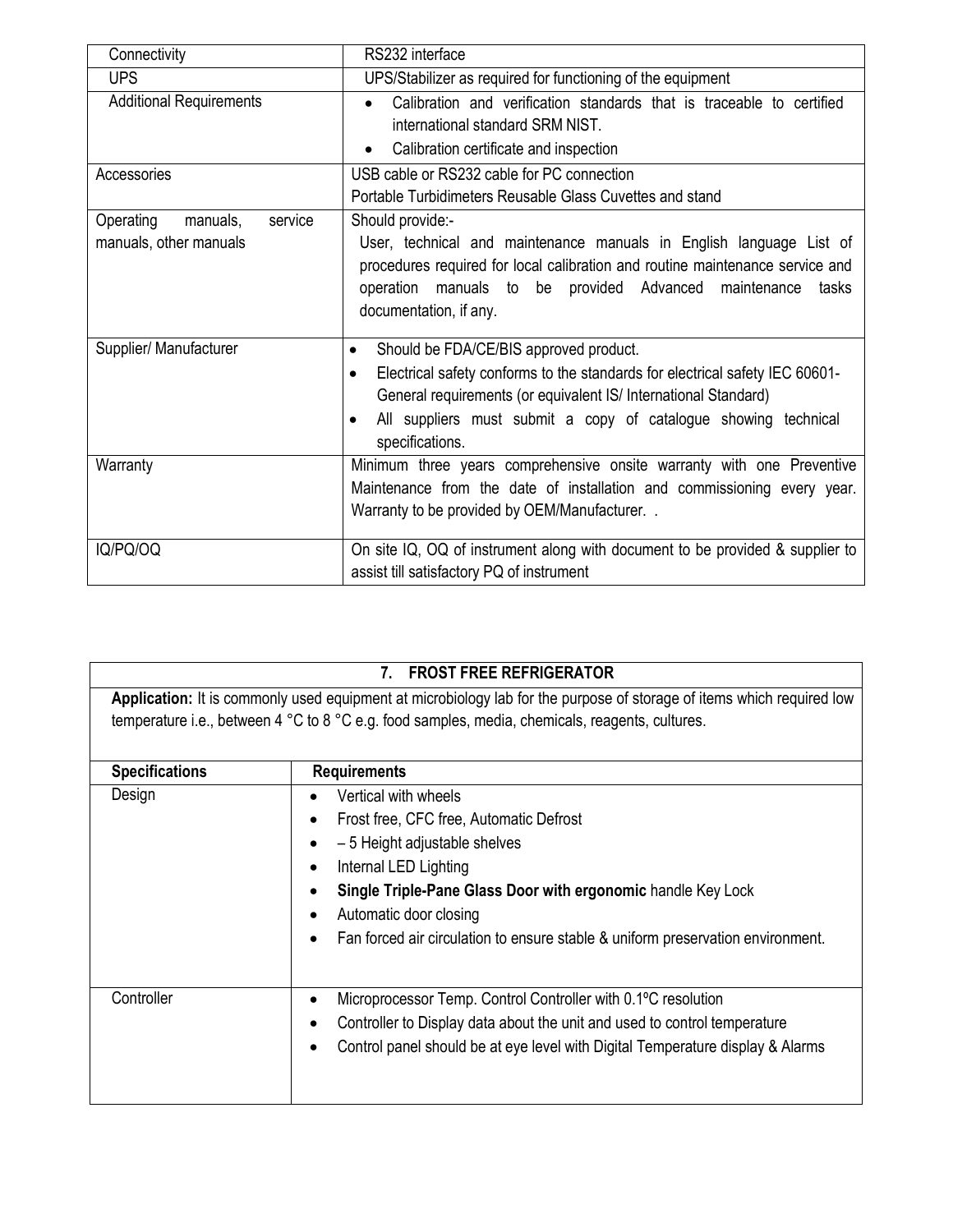| Construction           | Electro-galvanized<br>steel<br>with<br>white,<br>baked epoxy- polyester,<br>oven<br>anti-microbial,<br>powder-coated finish<br>with 304 |
|------------------------|-----------------------------------------------------------------------------------------------------------------------------------------|
|                        | Stainless Steel inner chamber                                                                                                           |
| Capacity               | 300 - 350 L                                                                                                                             |
| Temperature            | Range: $+1^{\circ}$ C to $+10^{\circ}$ C                                                                                                |
|                        | Uniformity: $\pm 3^{\circ}$ C                                                                                                           |
| Alarm                  | Open door, High/Low temperature, Clogged condenser filter                                                                               |
| Stabilizer             | Suitable Stabilizer as required for functioning of the equipment                                                                        |
| Warranty of compressor | 10 years or more                                                                                                                        |
| in years               |                                                                                                                                         |
|                        |                                                                                                                                         |
| Operating<br>manuals,  | Should provide:-                                                                                                                        |
| service manuals, other | User, technical and maintenance manuals in English language List of procedures                                                          |
| manuals                | required for local calibration and routine maintenance service and operation manuals                                                    |
|                        | to be provided Advanced maintenance tasks documentation, if any.                                                                        |
|                        |                                                                                                                                         |
| Supplier/ Manufacturer | Should be FDA/CE/BIS approved product.<br>$\bullet$                                                                                     |
|                        | Electrical safety conforms to the standards for electrical safety IEC 60601-<br>$\bullet$                                               |
|                        | General requirements (or equivalent IS/ International Standard)                                                                         |
|                        | All suppliers must submit a copy of catalogue showing technical specifications.<br>$\bullet$                                            |
| Warranty               | Minimum three years comprehensive onsite warranty with one Preventive Maintenance                                                       |
|                        | from the date of installation and commissioning every year. Warranty to be provided by                                                  |
|                        | OEM/Manufacturer.                                                                                                                       |
|                        |                                                                                                                                         |

| <b>DEEP FREEZER (UPRIGHT)</b><br>8.                                                                            |                                                                     |  |
|----------------------------------------------------------------------------------------------------------------|---------------------------------------------------------------------|--|
| Application: Deep freezers are used to store samples, reagents & kits, reference materials at low temperature. |                                                                     |  |
|                                                                                                                |                                                                     |  |
| <b>Specification</b>                                                                                           | <b>Requirements</b>                                                 |  |
| Type                                                                                                           | Vertical                                                            |  |
| No of Door                                                                                                     | Single                                                              |  |
| Position of Door                                                                                               | Front                                                               |  |
| Type of Insulation                                                                                             | <b>PUF</b>                                                          |  |
| <b>Frost Free</b>                                                                                              | Yes                                                                 |  |
| Type of Cooling                                                                                                | <b>Direct</b>                                                       |  |
| Castor                                                                                                         | Heavy Duty Lockable                                                 |  |
| Capacity                                                                                                       | : 250 L or higher                                                   |  |
| <b>Shelves/ Drawers</b>                                                                                        | Sealed 5-7 pullout drawers / shelves of different sizes that can be |  |
|                                                                                                                | adjusted for storage flexibility                                    |  |
| Material Of Chamber                                                                                            | Stainless steel, preferably 304 grades                              |  |
| Interior                                                                                                       |                                                                     |  |
| <b>Material of Chamber</b>                                                                                     | Stainless steel, preferably 304 grades                              |  |
| Exterior                                                                                                       |                                                                     |  |
| Door Material                                                                                                  | Stainless steel, preferably 304 grades                              |  |
| Finish                                                                                                         | Powder coated exterior finish                                       |  |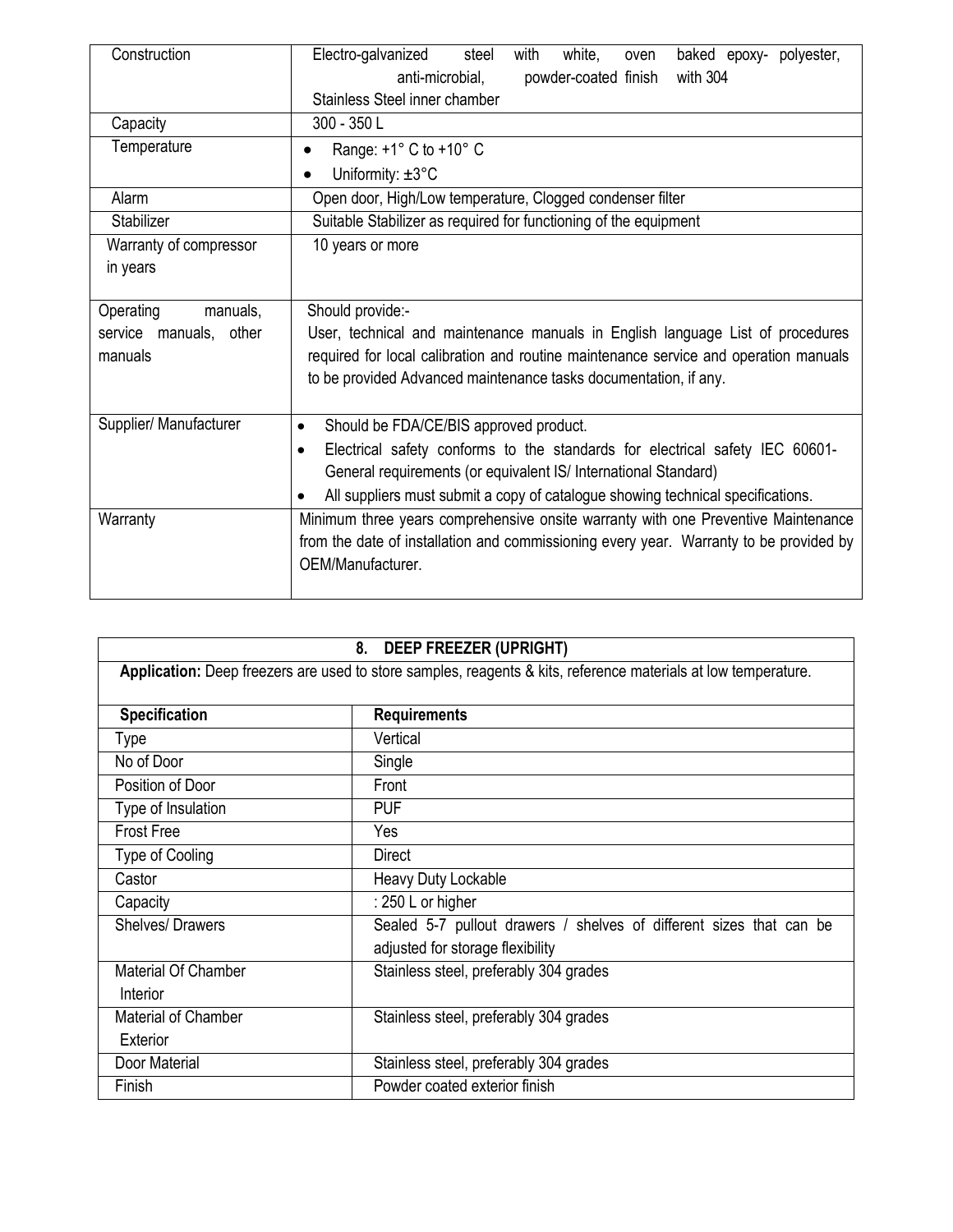| Temperature Range                 | $-10$ °C to - 30 °C                                                                                                                                                                                                                                |
|-----------------------------------|----------------------------------------------------------------------------------------------------------------------------------------------------------------------------------------------------------------------------------------------------|
| Temperature Uniformity in Degree  | $\pm 3$ °C or less                                                                                                                                                                                                                                 |
| Celsius                           |                                                                                                                                                                                                                                                    |
| Temperature Stability of System   | ±3 °C                                                                                                                                                                                                                                              |
| in Degree Celsius                 |                                                                                                                                                                                                                                                    |
| <b>High Quality Door Seals</b>    | Yes                                                                                                                                                                                                                                                |
| Lockable Outer and Inner Lids     | Yes                                                                                                                                                                                                                                                |
| Control                           | Fully programmable microprocessor controlled with                                                                                                                                                                                                  |
|                                   | membrane keypad and eye level control panel                                                                                                                                                                                                        |
| Display                           | Easy to read, LED control panel and alarm status with                                                                                                                                                                                              |
|                                   | integrated diagnostics                                                                                                                                                                                                                             |
| <b>Acoustic Safety alarms</b>     | Should be equipped with for High/low temperature, door ajar and<br>malfunction alarms, sudden power failure, system failure and battery low                                                                                                        |
| <b>Temperature History</b>        | Data logger for temperature and temperature history which can be<br>downloaded via a USB port Yes                                                                                                                                                  |
| Should Have Battery Back Up for   |                                                                                                                                                                                                                                                    |
| The Display and Security Lock for | Yes                                                                                                                                                                                                                                                |
| The Display                       |                                                                                                                                                                                                                                                    |
| Refrigerants                      | CFC-Free, HCFC-Free non inflammable refrigerants                                                                                                                                                                                                   |
| Warranty of stabilizer in years   | 3 Year                                                                                                                                                                                                                                             |
| Warranty of compressor in years   | 10 years or more                                                                                                                                                                                                                                   |
| Voltage Stabilizer                | Stabilizer as required for functioning of the equipment                                                                                                                                                                                            |
| Operating<br>manuals,<br>service  | Should provide:-                                                                                                                                                                                                                                   |
| manuals, other manuals            | User, technical and maintenance manuals in English language List of<br>procedures required for local calibration and routine maintenance service<br>and operation manuals to be provided Advanced maintenance tasks<br>documentation, if any.      |
| Supplier/ Manufacturer            | Should be FDA/CE/BIS approved product.<br>$\bullet$                                                                                                                                                                                                |
|                                   | Electrical safety conforms to the standards for electrical safety IEC<br>60601- General requirements (or equivalent IS/ International Standard)<br>All suppliers must submit a copy of catalogue showing technical<br>$\bullet$<br>specifications. |
| Warranty                          | Minimum three years comprehensive onsite warranty with one Preventive                                                                                                                                                                              |
|                                   | Maintenance from the date of installation and commissioning every year.<br>Warranty to be provided by OEM/Manufacturer.                                                                                                                            |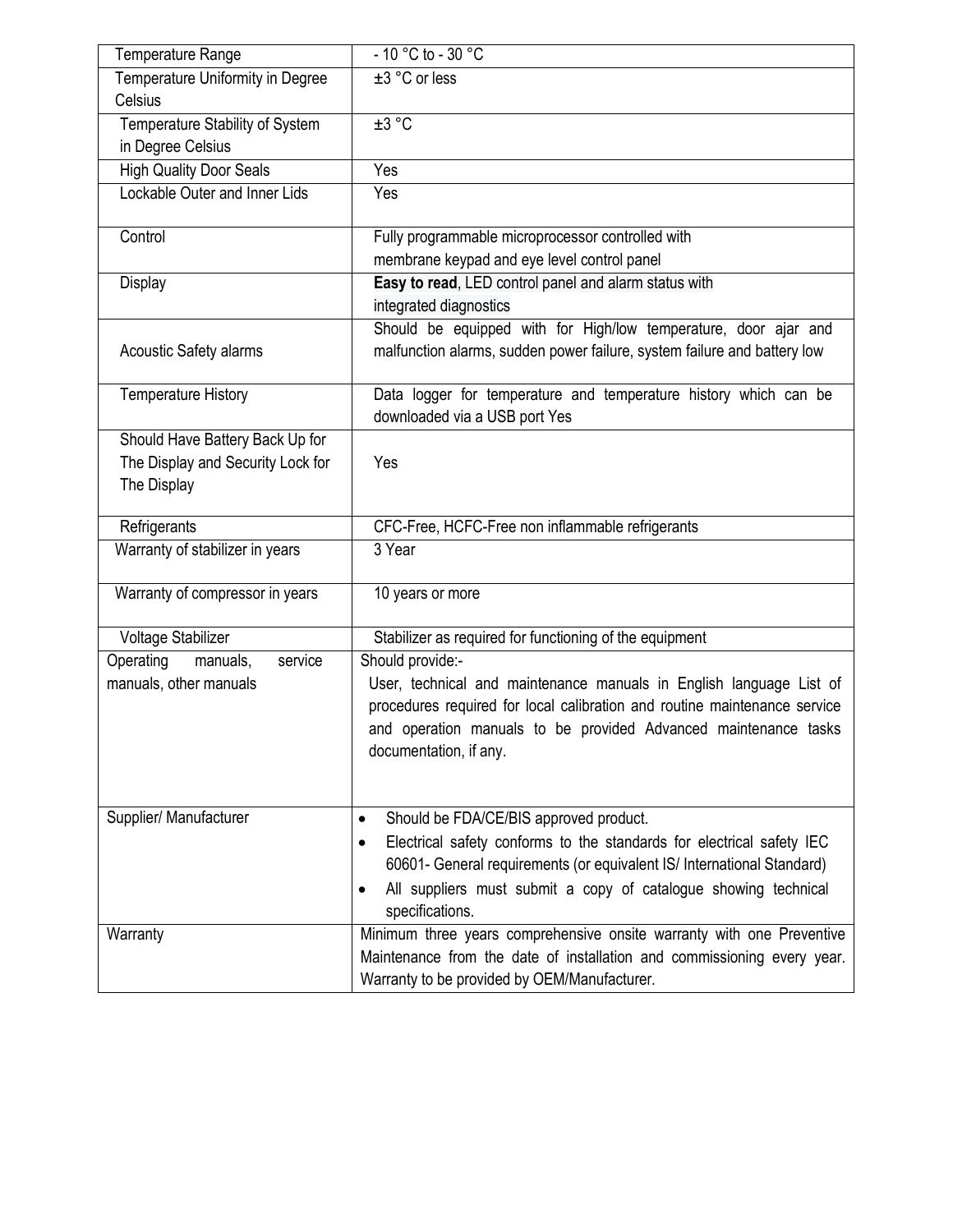| <b>CENTRIFUGE (REFRIGERATED)</b><br>9.                                                                            |                                                                                                                                                                                                                                                                                                                                                                                                                                                                                                                     |  |
|-------------------------------------------------------------------------------------------------------------------|---------------------------------------------------------------------------------------------------------------------------------------------------------------------------------------------------------------------------------------------------------------------------------------------------------------------------------------------------------------------------------------------------------------------------------------------------------------------------------------------------------------------|--|
| Application: A Multi-functional, general purpose High speed refrigerated bench top centrifuge used for separation |                                                                                                                                                                                                                                                                                                                                                                                                                                                                                                                     |  |
| of supernatants (liquid portion) from pellets (solid portion)                                                     |                                                                                                                                                                                                                                                                                                                                                                                                                                                                                                                     |  |
| <b>Specification</b>                                                                                              | Requirement                                                                                                                                                                                                                                                                                                                                                                                                                                                                                                         |  |
| <b>Base Unit</b>                                                                                                  | Table top centrifuge with maintenance free brushless motor and have low<br>$\bullet$<br>access height<br>CFC free refrigerant<br>LCD Digital Display of time, speed and Temperature and run conditions<br>Compatible with all fixed angle and swinging bucket rotors<br>Automatic rotor recognition facility<br>٠<br>Automatic imbalance detection and cut-off<br>Should be programmable with easy preset programs for fast temperature<br>for pre-cooling and short spin.<br>Should have motorized lid lock system |  |
| Temperature Range                                                                                                 | $-5.0$ °C to 40 °C                                                                                                                                                                                                                                                                                                                                                                                                                                                                                                  |  |
| Speed                                                                                                             | Maximum speed: Minimum 12000 RPM (with no load) or better                                                                                                                                                                                                                                                                                                                                                                                                                                                           |  |
| Rotors                                                                                                            | <b>Fixed Angle Rotor for</b><br>$\bullet$<br>50 ml Centrifuge Tube (6 place)<br>$\bullet$<br>15 ml Falcon tube (8-12 Places)<br>$\bullet$<br>1.5-2.0 mL Centrifuge tubes and adaptors for 0.2- and 0.5-mL tubes/<br>Centrifuge tube<br>Rotor for 2.0 mL Centrifuge tubes (12 places or better)<br>Deep-well micro plates rotor Two 96 well plates for swing out type with RPM<br>3500                                                                                                                               |  |
| Accessories<br>Power Requirement                                                                                  | Bottles, falcon tubes, adapters etc<br>One set of Other items (rotors/adapters) required for improving the<br>applicability/system performance should to be quoted as optional<br>220 v to 240 v -50 Hz If a voltage stabilizer is required, it should be supplied                                                                                                                                                                                                                                                  |  |
| Operating manuals, service<br>manuals, other manuals                                                              | along with the unit<br>Should provide:-<br>User, technical and maintenance manuals in English language List of procedures<br>required for local calibration and routine maintenance service and operation                                                                                                                                                                                                                                                                                                           |  |
| Supplier/ Manufacturer                                                                                            | manuals to be provided Advanced maintenance tasks documentation, if any.<br>Should be FDA/CE/BIS approved product.<br>$\bullet$<br>Electrical safety conforms to the standards for electrical safety IEC 60601-<br>٠<br>General requirements (or equivalent IS/ International Standard)<br>All suppliers must submit a copy of catalogue showing technical<br>specifications.                                                                                                                                       |  |
| Warranty                                                                                                          | Minimum three years comprehensive onsite warranty with one Preventive<br>Maintenance from the date of installation and commissioning every year. Warranty<br>to be provided by OEM/Manufacturer.                                                                                                                                                                                                                                                                                                                    |  |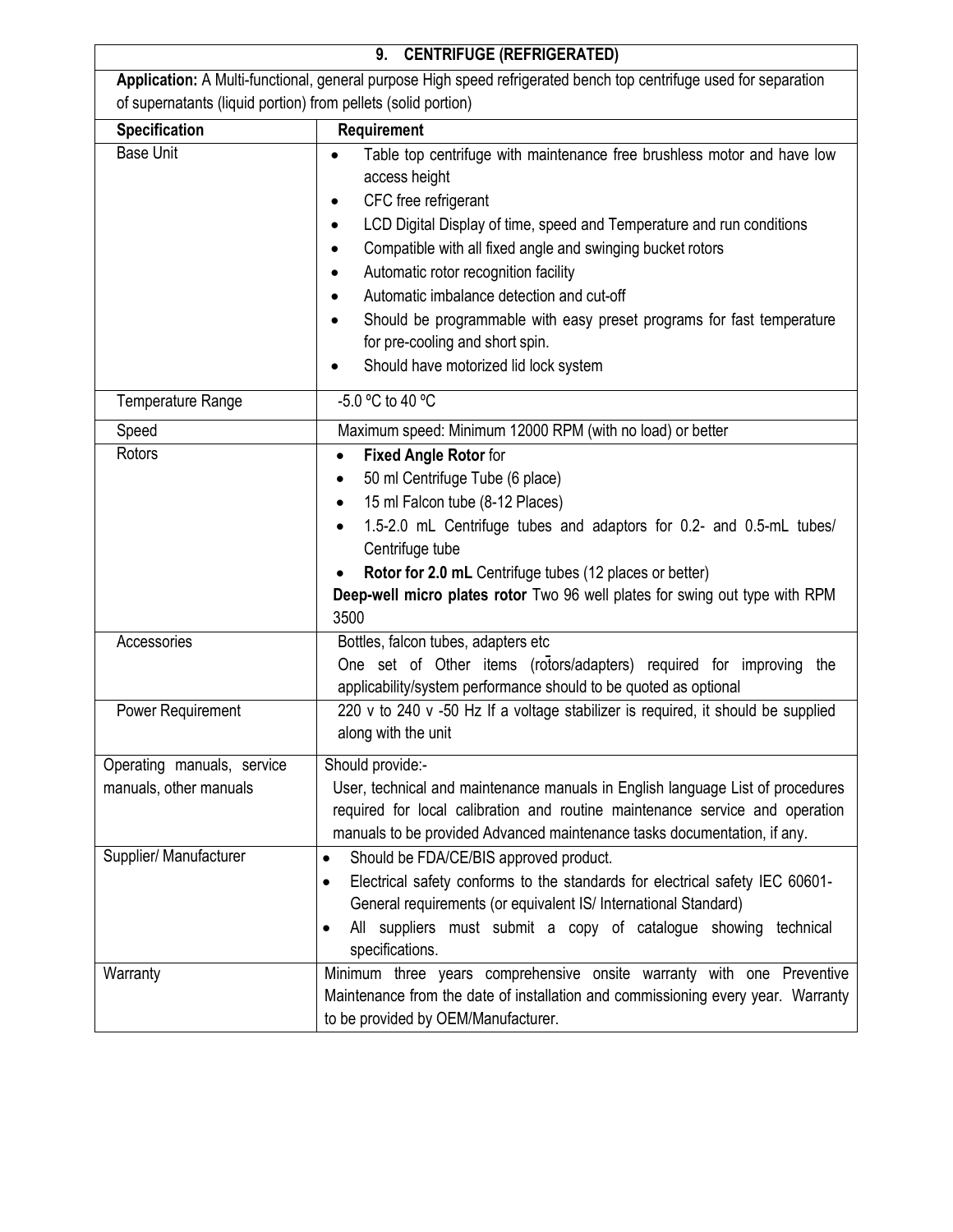| 10. VORTEX MIXER (CYCLOMIXER)                                                      |                                                                                                                                                                                                                                                                                                                                                                                                                                                                                                                               |
|------------------------------------------------------------------------------------|-------------------------------------------------------------------------------------------------------------------------------------------------------------------------------------------------------------------------------------------------------------------------------------------------------------------------------------------------------------------------------------------------------------------------------------------------------------------------------------------------------------------------------|
|                                                                                    | Application: Vortex Mixer is general-purpose laboratory equipment. It is used for mixing liquids in test tubes. It                                                                                                                                                                                                                                                                                                                                                                                                            |
|                                                                                    | operates at various speeds and can be operated continuously or by "touch" activation.                                                                                                                                                                                                                                                                                                                                                                                                                                         |
|                                                                                    |                                                                                                                                                                                                                                                                                                                                                                                                                                                                                                                               |
| <b>Specification</b>                                                               | Requirement                                                                                                                                                                                                                                                                                                                                                                                                                                                                                                                   |
| Speed and control                                                                  | User settable 200 - 3000 rpm or better                                                                                                                                                                                                                                                                                                                                                                                                                                                                                        |
| <b>Operating Modes</b>                                                             | ON (continuous), OFF, and TOUCH mix                                                                                                                                                                                                                                                                                                                                                                                                                                                                                           |
| Head                                                                               | Standard rubber cup                                                                                                                                                                                                                                                                                                                                                                                                                                                                                                           |
| Base                                                                               | Heavy metal with Four suction cups                                                                                                                                                                                                                                                                                                                                                                                                                                                                                            |
| Movement                                                                           | Orbital type movement                                                                                                                                                                                                                                                                                                                                                                                                                                                                                                         |
| Accessories                                                                        | Flat head Horizontal head, 12 x 1.5 mL Horizontal head, for 4 x 15 mL                                                                                                                                                                                                                                                                                                                                                                                                                                                         |
| Low Speed Operation Should Be<br>Possible<br>in<br>Touch<br>Activated<br>Operation | Yes                                                                                                                                                                                                                                                                                                                                                                                                                                                                                                                           |
| Operation Type                                                                     | Low Noise                                                                                                                                                                                                                                                                                                                                                                                                                                                                                                                     |
| <b>Power Supply</b>                                                                | 200-240Vac 50Hz                                                                                                                                                                                                                                                                                                                                                                                                                                                                                                               |
| Operating<br>manuals,<br>service<br>manuals, other manuals                         | Should provide:-<br>User, technical and maintenance manuals in English language List of<br>procedures required for local calibration and routine maintenance service<br>and operation manuals to be provided Advanced maintenance tasks<br>documentation, if any.                                                                                                                                                                                                                                                             |
| Supplier/ Manufacturer<br>Warranty                                                 | Should be FDA/CE/BIS approved product.<br>$\bullet$<br>Electrical safety conforms to the standards for electrical safety IEC<br>$\bullet$<br>60601- General requirements (or equivalent IS/ International<br>Standard)<br>All suppliers must submit a copy of catalogue showing technical<br>$\bullet$<br>specifications.<br>Minimum three years comprehensive onsite warranty with one Preventive<br>Maintenance from the date of installation and commissioning every year.<br>Warranty to be provided by OEM/Manufacturer. |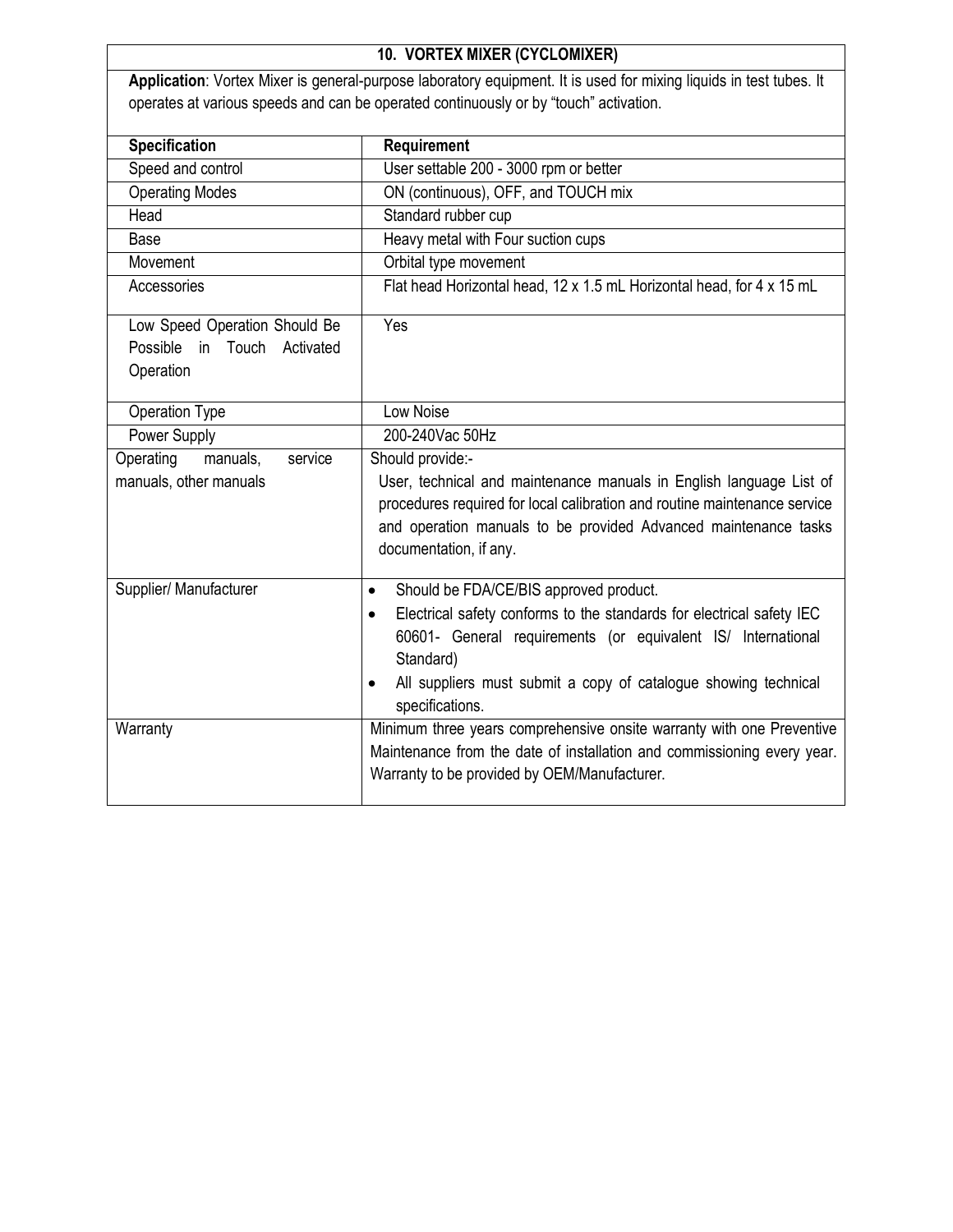| <b>11. LOVIBOND TINTOMETER</b>                                                                        |                                                                                                                                                                                                                                                                                                                        |  |
|-------------------------------------------------------------------------------------------------------|------------------------------------------------------------------------------------------------------------------------------------------------------------------------------------------------------------------------------------------------------------------------------------------------------------------------|--|
| Application: It is a visual and automated color measuring instruments synonymous with accuracy in the |                                                                                                                                                                                                                                                                                                                        |  |
| measurement of color in edible oils, beverages & foodstuffs                                           |                                                                                                                                                                                                                                                                                                                        |  |
| <b>Specification</b>                                                                                  | <b>Requirements</b>                                                                                                                                                                                                                                                                                                    |  |
| Measuring principle                                                                                   | Visual, in terms of Lovibond® units                                                                                                                                                                                                                                                                                    |  |
| Modes                                                                                                 | Transmittance, reflectance Range 0.1 - 79.9 Red, Yellow; 0.1 - 49.9 Blue;<br>0.1 - 3.9 Neutral                                                                                                                                                                                                                         |  |
| Resolution                                                                                            | 0.1 Lovibond <sup>®</sup> unit                                                                                                                                                                                                                                                                                         |  |
| Optical system                                                                                        | 11 glass-filled nylon racks containing a graduated range<br>of Lovibond® color glasses                                                                                                                                                                                                                                 |  |
| Viewing system                                                                                        | Fully adjustable, prismatic with integral blue filter for light standardization                                                                                                                                                                                                                                        |  |
| Light source                                                                                          | 2 x 12 Volt, 10-Watt tungsten halogen lamp Illuminant<br>approximates to daylight                                                                                                                                                                                                                                      |  |
| Path length                                                                                           | Up to 153 mm (6")                                                                                                                                                                                                                                                                                                      |  |
| Power pack                                                                                            | 12 Volt AC, switchable to suit 220/110 Volt supply Approvals CE<br>Instrument housing Fabricated sheet steel with a tough, textured paint<br>finish                                                                                                                                                                    |  |
| Accessories                                                                                           | Conformance filters and certified colour reference solutions representing a<br>range of Lovibond® colours, for quick and simple quality control checks<br>on instruments and operators.                                                                                                                                |  |
| <b>UPS</b>                                                                                            | UPS/Stabilizer as required for functioning of the equipment                                                                                                                                                                                                                                                            |  |
| Validation                                                                                            | For validation vendor should having own capability with their own<br>company trained service engineer to perform validation No third part<br>validation will be entertained. One validation at the time of installation<br>should be done by company personnel                                                         |  |
| Operating<br>manuals,<br>service                                                                      | Should provide:-                                                                                                                                                                                                                                                                                                       |  |
| manuals, other manuals                                                                                | User, technical and maintenance manuals in English language List of<br>procedures required for local calibration and routine maintenance service<br>and operation manuals to be provided Advanced maintenance tasks<br>documentation, if any.                                                                          |  |
| Supplier/ Manufacturer                                                                                | Should be FDA/CE/BIS approved product.<br>$\bullet$<br>Electrical safety conforms to the standards for electrical safety IEC<br>$\bullet$<br>60601- General requirements (or equivalent IS/ International Standard)<br>All suppliers must submit a copy of catalogue showing technical<br>$\bullet$<br>specifications. |  |
| Warranty                                                                                              | Minimum three years comprehensive onsite warranty with one Preventive<br>Maintenance from the date of installation and commissioning every year.<br>Warranty to be provided by OEM/Manufacturer.                                                                                                                       |  |
| IQ/PQ/OQ                                                                                              | On site IQ, OQ of instrument along with document to be provided & supplier to<br>assist till satisfactory PQ of instrument                                                                                                                                                                                             |  |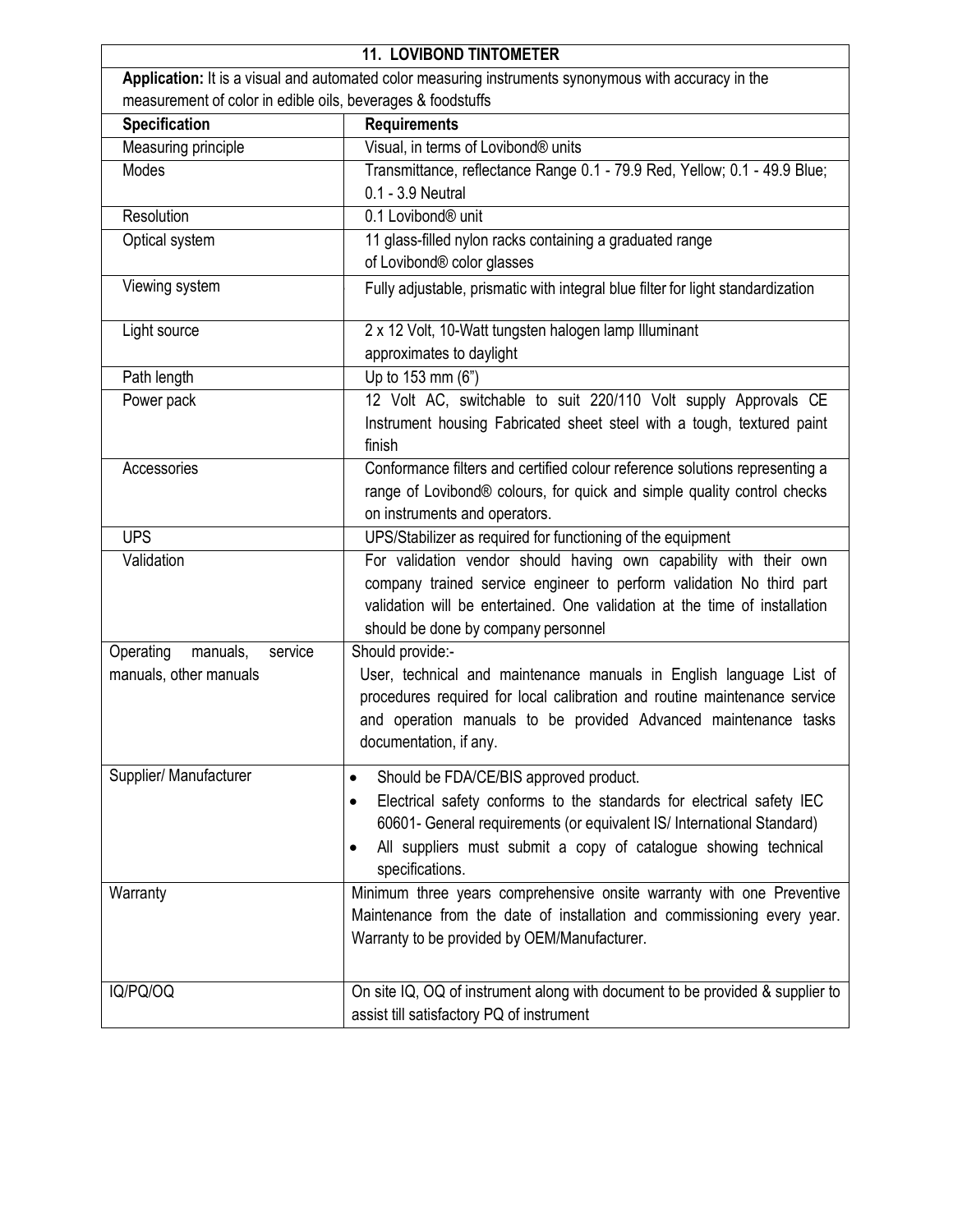| <b>12. CIRCULATING WATER BATH</b>   |                                                                                     |
|-------------------------------------|-------------------------------------------------------------------------------------|
| Requirement                         | <b>Specifications</b>                                                               |
| Description of function             | Gentle water circulation to achieve uniform temperature                             |
| Body                                | Epoxy Powder Coated exterior made with corrosive resistant stainless                |
|                                     | steel interior chamber.                                                             |
|                                     | Interior: Made of Stainless steel (SS 304)                                          |
| Capacity                            | 10-15 Litres                                                                        |
| Temperature Range                   | Working temperature range from +20°C to +99.9 °C                                    |
| Resolution                          | $±0.1$ °C                                                                           |
| Temperature uniformity/             | Temperature uniformity @ 37°C maintained at different places of water<br>bath.      |
| <b>Temperature Stability</b>        | ±0.2 °C                                                                             |
| Maintenance                         | Convenient bath drains to easily clean and maintain bath                            |
| Top cover                           | Lift-up bath cover                                                                  |
| Alarms                              | Audible alarms for Dry-running protection and over temperature                      |
| Safety features                     | Self-diagnosis function (Heater defective, Sensor defective, Set value              |
|                                     | abnormal, SSR short circuit and Overheat protector) Warning buzzer                  |
|                                     | and alarm lump, Over current, short circuit breaker, Heater no-load                 |
|                                     | operation prevention device                                                         |
| Display                             | Bright LED-Display with cutting-edge microprocessor technology with                 |
|                                     | PID temperature control.                                                            |
| <b>Timers</b>                       | Optimize scheduling with auto-on and auto-off timers                                |
| Accessories                         | Stainless Steel / Polypropylene Test tube rack for 15-21 tubes of 23-25             |
|                                     | mm and 25 -60 tubes of 12-16 diameter(each) 1no each                                |
|                                     | Spring tray/ racks for Erlenmeyer flasks (250 and 500 mL)                           |
| Operating manuals, service manuals, | Should provide:-                                                                    |
| other manuals                       | Calibration certificate for temperature from ISO/IEC 17025 certified<br>laboratory. |
|                                     | User, technical and maintenance manuals in English language                         |
|                                     | List of procedures required for local calibration and routine                       |
|                                     | maintenance service and operation manuals to be provided Advanced                   |
|                                     | maintenance tasks documentation, if any.                                            |
| Supplier/ Manufacturer              | Should be FDA/CE/BIS approved product.<br>$\bullet$                                 |
|                                     | Electrical safety conforms to the standards for electrical safety IEC<br>$\bullet$  |
|                                     | 60601- General requirements (or equivalent IS or International                      |
|                                     | Standard)                                                                           |
|                                     | All suppliers must submit a copy of catalogue showing technical                     |
|                                     | specifications.                                                                     |
| Warranty                            | Minimum three years comprehensive onsite warranty with one                          |
|                                     | Preventive Maintenance from the date of installation and commissioning              |
|                                     | every year. Warranty to be provided by OEM/Manufacturer.                            |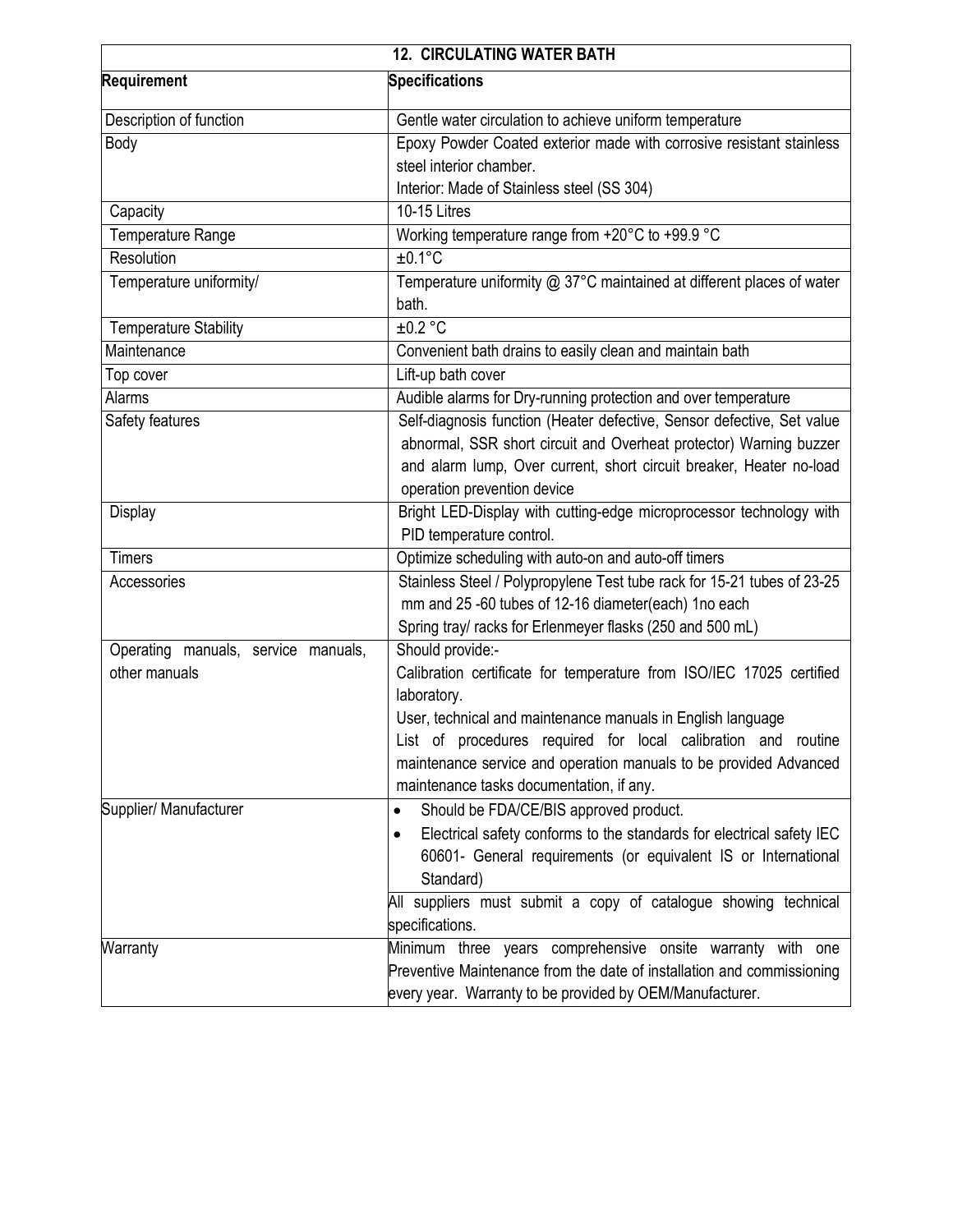| <b>13. DIGITAL POLARIMETER</b>   |                                                                                    |  |
|----------------------------------|------------------------------------------------------------------------------------|--|
| <b>Desired Requirement</b>       | <b>Specifications</b>                                                              |  |
| Measuring Mode Optical Rotation, | Optical Rotation, Specific Rotation, Concentration, Sugar Degrees and any          |  |
| Specific Rotation,               | others. International Sugar Scale.                                                 |  |
| <b>Measuring Angular Scale</b>   | ± 89° Arc Optical Rotation                                                         |  |
| Accuracy                         | ± 0.01° Arc for entire range of or better Measurement or better                    |  |
| Resolution                       | 0.001° Arc or Better for Entire range of measurement or better                     |  |
| Repeatability/Precision          | 0.002 ° Arc or better                                                              |  |
| Prism                            | Life time guarantee                                                                |  |
| Temperature Probe Range          | 10 to 35°C or better                                                               |  |
| Temperature Accuracy & Stability | $\pm$ 0.005°C or better                                                            |  |
| <b>Light Source</b>              | LED or tungsten halogen or Xenon lamp                                              |  |
| Wavelength                       | 589 nm Na and anyone of the selective wavelength 633 nm/578 nm/ 546                |  |
|                                  | nm/ 436 nm/ 405 nm                                                                 |  |
| <b>Optical Density</b>           | Up to 4.0 Absorbance or better                                                     |  |
|                                  |                                                                                    |  |
| <b>Temperature Control</b>       | With In-built Peltier module; Temperature Range 15 °C to 40°C;                     |  |
| Sample chamber                   | Be able to accept sample tubes 10 mm to 200mm                                      |  |
| <b>Measurement Reading Time</b>  | User Selectable Continuous measurement and display or single shot                  |  |
|                                  | Measurement                                                                        |  |
| Interface & Display              | Integrated LCD/Touch Pad Color display /Membrane pad Color display                 |  |
| Compliance                       | IP/BP/USP & FDA 21CFR Part 11 Complied Operational Software.                       |  |
| <b>Control Panel</b>             | Automatic Calibration preferably via Its Integrated LCD/Touch Pad                  |  |
|                                  | /Membrane pad                                                                      |  |
| Data memory                      | 4000 reading or better                                                             |  |
| <b>Communication Interfaces:</b> | Min. 1 USB ports, RS 232 standard or later standard, Ethernet.                     |  |
|                                  | Instrument to be supplied with Branded PC system Full HD Monitor,                  |  |
|                                  | Processor: Intel core i5 or better, Operating system: Windows 10                   |  |
|                                  | Professional or better, Screen Size: 22- 23", RAM: 8 GB, Hard disk Drive           |  |
|                                  | size: 1 TB or more, Keyboard and Mouse                                             |  |
| Sample cells                     | Two Sample cells having Pyrex glass with stopper.                                  |  |
|                                  | Sample Length<br>Sample Volume                                                     |  |
|                                  | 1.100 mm<br>$1.5$ ml                                                               |  |
|                                  | 2.200 mm<br>$2.0$ mL                                                               |  |
| <b>Calibration Standards</b>     | NIST traceable Quartz plate standard                                               |  |
| Print Out                        | Facility for PDF Secure data for print out via USB memory stick - Ethernet         |  |
|                                  | <b>FTP</b>                                                                         |  |
| Operating<br>manuals,<br>service | Should provide:-                                                                   |  |
| manuals, other manuals           | User, technical and maintenance manuals in English language List of                |  |
|                                  | procedures required for local calibration and routine maintenance service          |  |
|                                  | and operation manuals to be provided Advanced maintenance tasks                    |  |
|                                  | documentation, if any.                                                             |  |
| Supplier/ Manufacturer           | Should be FDA/CE/BIS approved product.<br>$\bullet$                                |  |
|                                  | Electrical safety conforms to the standards for electrical safety IEC<br>$\bullet$ |  |
|                                  | 60601- General requirements (or equivalent IS/ International                       |  |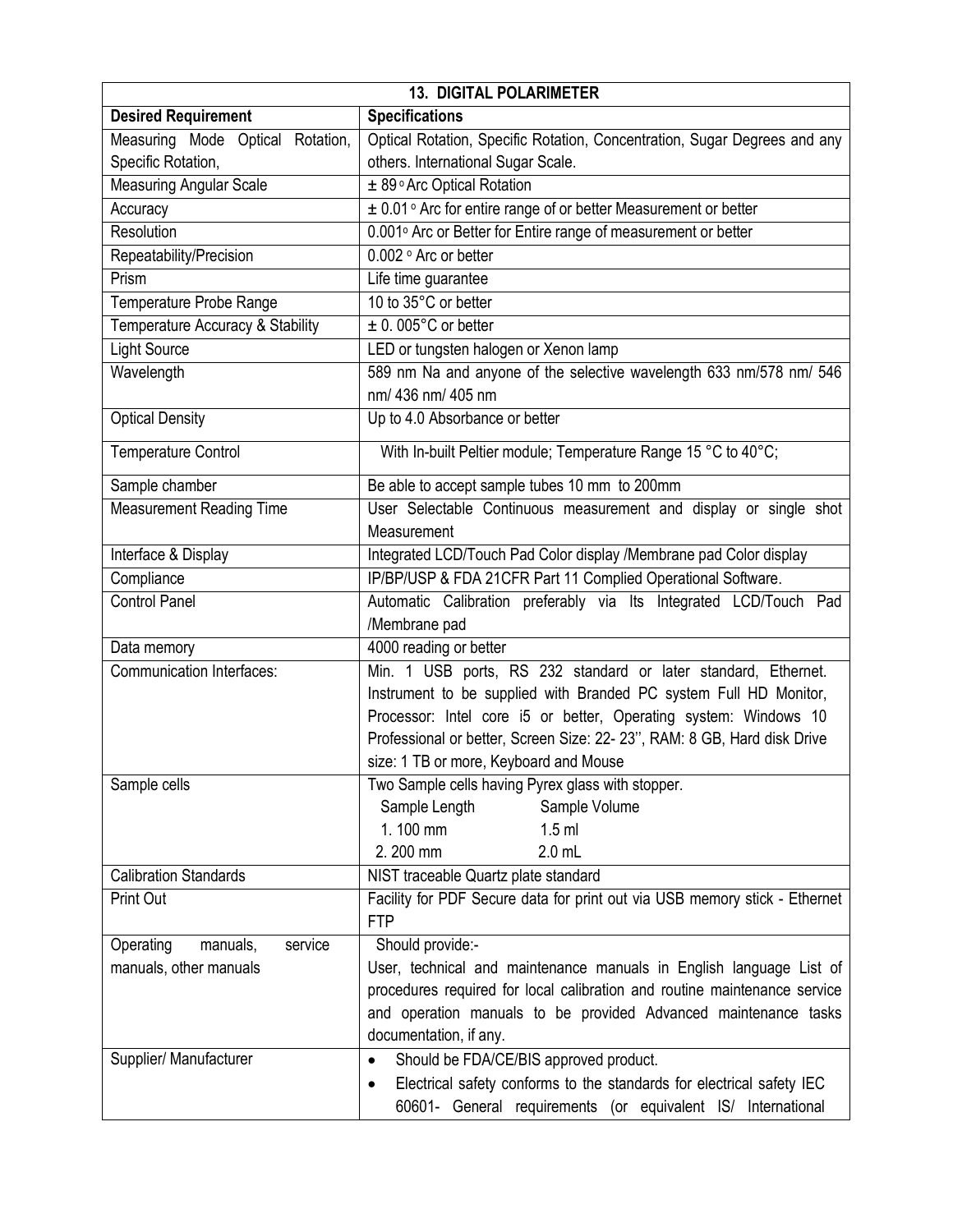|          | Standard).                                                              |
|----------|-------------------------------------------------------------------------|
|          | All suppliers must submit a copy of catalogue showing technical         |
|          | specifications.                                                         |
| Warranty | Minimum three years comprehensive onsite warranty with one Preventive   |
|          | Maintenance from the date of installation and commissioning every year. |
|          | Warranty to be provided by OEM/Manufacturer.                            |

| 14. DIGITAL BUTYRO REFRACTOMETER |                                                                                                                                                                                                                                                                                                                                                                                                                                                                                                                                                                           |
|----------------------------------|---------------------------------------------------------------------------------------------------------------------------------------------------------------------------------------------------------------------------------------------------------------------------------------------------------------------------------------------------------------------------------------------------------------------------------------------------------------------------------------------------------------------------------------------------------------------------|
| Requirement                      | <b>Specifications</b>                                                                                                                                                                                                                                                                                                                                                                                                                                                                                                                                                     |
| Description of function          | To measure refractive index (nD), BR Value, Brix Value (temperature<br>compensation according to sucrose solution), concentration (%)<br>(Temperature compensation according to samples), and temperature.                                                                                                                                                                                                                                                                                                                                                                |
| <b>Scales</b>                    | Refractive index (RI), Brix, BR value, Temperature corrected Brix, RI<br>and BR value                                                                                                                                                                                                                                                                                                                                                                                                                                                                                     |
| Measurement range                | RI 1.32-1.70 or higher, Brix 0-90% or better, BR value 30 -90 or better                                                                                                                                                                                                                                                                                                                                                                                                                                                                                                   |
| Resolution                       | RI 0.00001, Brix 0.1% or better, BR value 0.1 or better                                                                                                                                                                                                                                                                                                                                                                                                                                                                                                                   |
| Accuracy                         | RI $\pm$ 0.0001, Brix $\pm$ 0.1% or better, BR value 0.1 or better                                                                                                                                                                                                                                                                                                                                                                                                                                                                                                        |
| Precision                        | RI 0.0001, Brix $\pm$ 0.05 or better,                                                                                                                                                                                                                                                                                                                                                                                                                                                                                                                                     |
| <b>Temperature Display</b>       | $±0.05^{\circ}$ C or better                                                                                                                                                                                                                                                                                                                                                                                                                                                                                                                                               |
| <b>Temperature Stability</b>     | $\overline{\pm 0.02^{\circ}C}$ or better                                                                                                                                                                                                                                                                                                                                                                                                                                                                                                                                  |
| Temperature Compensation         | Peltier Controlled between 10°C to 80°C                                                                                                                                                                                                                                                                                                                                                                                                                                                                                                                                   |
| Display items                    | Refractive index, Brix or concentration (%) and temperature                                                                                                                                                                                                                                                                                                                                                                                                                                                                                                               |
| Interface & Display              | Touch screen or LCD                                                                                                                                                                                                                                                                                                                                                                                                                                                                                                                                                       |
| Wavelength                       | 589 nm                                                                                                                                                                                                                                                                                                                                                                                                                                                                                                                                                                    |
| Operating modes                  | Continuous update or single scan                                                                                                                                                                                                                                                                                                                                                                                                                                                                                                                                          |
| Light source                     | LED (Minimum 100,000 hours Life time)                                                                                                                                                                                                                                                                                                                                                                                                                                                                                                                                     |
| Prism material                   | Sapphire                                                                                                                                                                                                                                                                                                                                                                                                                                                                                                                                                                  |
| Prism Dish                       | 316 Stainless Steel with PEEK spill barrier                                                                                                                                                                                                                                                                                                                                                                                                                                                                                                                               |
| Prism Seal                       | FDA and Class VI approved                                                                                                                                                                                                                                                                                                                                                                                                                                                                                                                                                 |
| Reading Time                     | Minimum 4 seconds                                                                                                                                                                                                                                                                                                                                                                                                                                                                                                                                                         |
| Output/input                     | Instrument to be supplied with Branded PC system Full HD Monitor,<br>Processor: Intel core i5 or better, Operating system: Windows 10<br>Professional or better, Screen Size: 22- 23", RAM: 8 GB, Hard disk<br>Drive size: 1 TB or more, Keyboard and Mouse<br>USB,1x Ethernet,1xRS232 Serial<br>Facility for PDF Secure data for print out via USB memory stick -<br><b>Ethernet FTP</b><br>Compliance FDA regulation as 21CFR Part11( Electronic Signatures&<br>Audit trails)<br>(Code of Federal Regulations, describes Electronic results &<br>Electronic signatures) |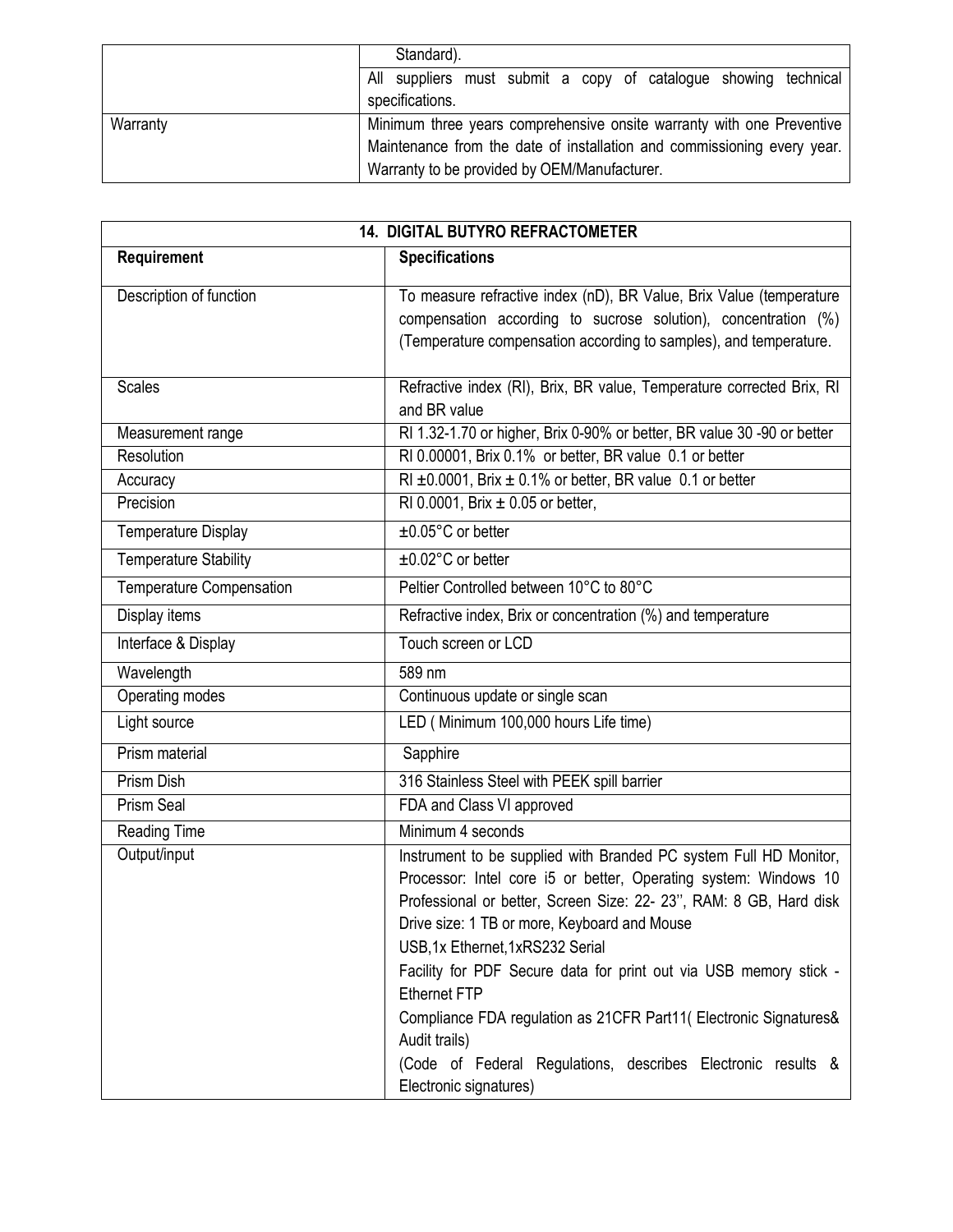|                                                      | Method Storage & Display: More than 1000 Methods                                                                                                                                                                                                                                    |  |  |
|------------------------------------------------------|-------------------------------------------------------------------------------------------------------------------------------------------------------------------------------------------------------------------------------------------------------------------------------------|--|--|
|                                                      | Should have GLP Features: Date/Time/Batch/Operator                                                                                                                                                                                                                                  |  |  |
| <b>Environmental factors</b>                         | The unit shall be capable of being stored continuously in ambient<br>temperature in the range of 5-40°C and relative humidity in the range<br>of 30-90%.                                                                                                                            |  |  |
| Power requirements                                   | Power supply: AC 200-240 V, 50 Hz auto ranging.                                                                                                                                                                                                                                     |  |  |
| Operating manuals, service manuals,<br>other manuals | Should provide:-<br>User, technical and maintenance manuals in English language List of<br>procedures required for local calibration and routine maintenance<br>service and operation manuals to be provided Advanced maintenance<br>tasks documentation, if any.                   |  |  |
| Supplier/ Manufacturer                               | Should be FDA/CE/BIS approved product.<br>Electrical safety conforms to the standards for electrical safety IEC<br>60601- General requirements (or equivalent IS/ International<br>Standard).<br>All suppliers must submit a copy of catalogue showing technical<br>specifications. |  |  |
| Warranty                                             | Minimum three years comprehensive onsite warranty with<br>one<br>Maintenance from the date of installation<br><b>Preventive</b><br>and<br>commissioning every year.<br>Warranty to be provided<br>by<br>OEM/Manufacturer.                                                           |  |  |

2. All other terms and conditions of the RFP will remains the same.

 Sd/- (Ravinder Kumar Narula) Assistant Director (QA)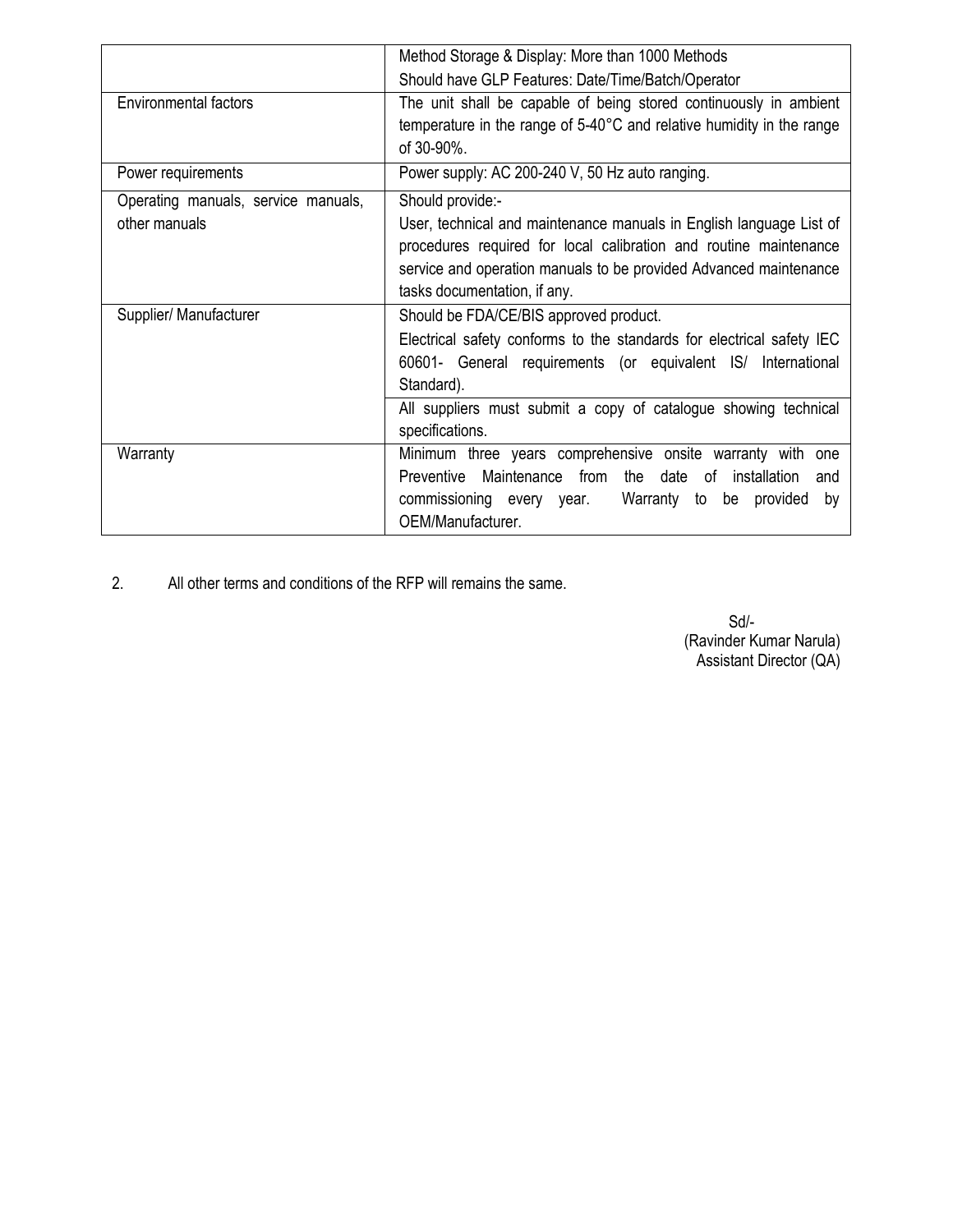# **PRE-BID CLARIFICATION : Procurement of Equipment for NFL, Raxaul (Group-II)**

| 13.DIGITALPOLARIMETER              |                                                                                   |                                                 |                                                                                                                 |  |  |
|------------------------------------|-----------------------------------------------------------------------------------|-------------------------------------------------|-----------------------------------------------------------------------------------------------------------------|--|--|
| <b>Desired</b><br>Requirement      | <b>Specifications</b>                                                             | <b>Suggestions as</b><br>per pre-bid<br>meeting | <b>FSSAI Comments</b>                                                                                           |  |  |
| Accuracy                           | $\pm 0.01$ °Arc for entire range of or better<br>Measurement or better            | $±0.005$ °Arc                                   | No change                                                                                                       |  |  |
| Resolution                         | 0.01° Arcor Betterfor Entirerangeofmeasurement<br>orbetter                        | $0.001^\circ$                                   | 0.001° Arc or Better<br>for Entire range of<br>measurement or<br>better                                         |  |  |
| <b>Light Source</b>                | LEDorXenonlamp,100,000Hrs.Lifetime                                                | <b>LED Lamp</b>                                 | LED or tungsten<br>halogen or Xenon<br>lamp                                                                     |  |  |
| Wavelength                         | 589nmNaandTungsten-halogenorHg-<br>Lamp(for633nm/578 nm/546 nm/436 nm/405<br>nm)  | 589 and one<br>selective<br>wavelength          | $\overline{589}$ nm Na and<br>anyone of the<br>selective wavelength<br>633 nm/578 nm/546<br>$nm/436$ nm/ 405 nm |  |  |
| <b>Optical Density</b>             | Up to 3.0 Absorbance or better                                                    | 2.0 OD                                          | Up to $4.0$<br>Absorbance or better                                                                             |  |  |
| Data memory                        | >2GB                                                                              | 3000-4000<br>measurements                       | 4000 reading or<br>better                                                                                       |  |  |
| Communication<br>Interfaces:       | Min.4USBports, RS-232 standard or later<br>standard, Ethernet, VGA port, CAN bus. | <b>One USB Port</b>                             | Min. 1 USB ports,<br>RS 232 standard or<br>later standard,<br>Ethernet                                          |  |  |
|                                    | Instrument should be compatible with                                              | <b>VGA Port not</b><br>required                 | Deleted                                                                                                         |  |  |
|                                    | Common brands of PC, Keyboard, Printer and<br>memory stick/external hard drives.  | <b>CAN Bus not</b><br>required                  | Deleted                                                                                                         |  |  |
| Calibration<br>Standards           | NIST traceable Standards for sugar solutions                                      | <b>OK</b>                                       | <b>NIST</b> traceable<br>Quartz plate standard                                                                  |  |  |
| Method Storage &<br><b>Display</b> | Morethan 1000Methods                                                              | <b>Included within</b><br>memory storage        | Deleted                                                                                                         |  |  |
| Print Out                          | Facility for PDF Secure data for printout via USB<br>memory stick                 | Printer, USB<br><b>Pen Drive and</b>            | No change                                                                                                       |  |  |
|                                    | -Ethernet FTP                                                                     | via PC                                          |                                                                                                                 |  |  |